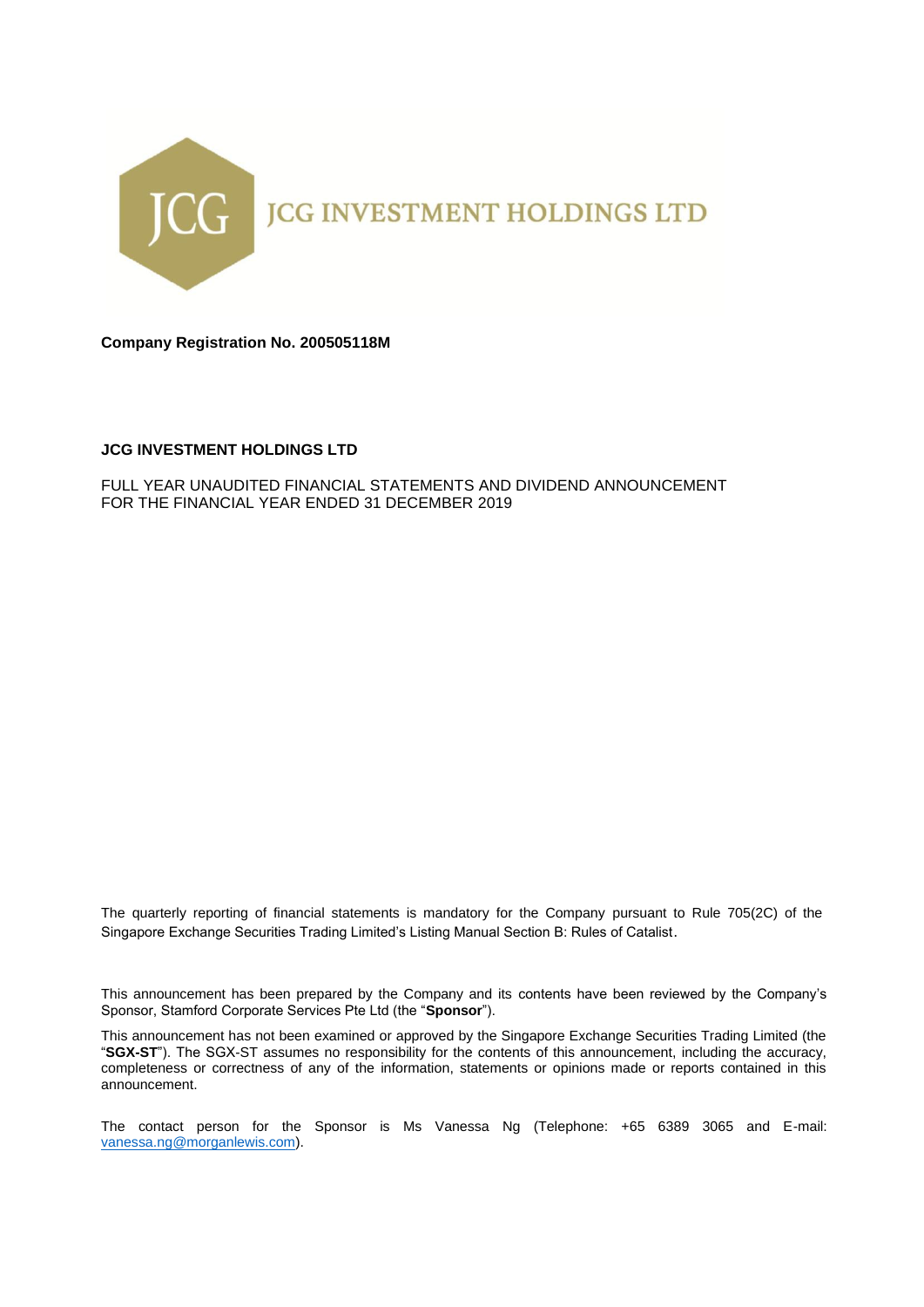# **PART I - INFORMATION REQUIRED FOR ANNOUNCEMENTS OF QUARTERLY (Q1, Q2, Q3 & Q4), HALF-YEAR AND FULL YEAR RESULTS**

# **1(a)(i) An income statement and statement of comprehensive income, or a statement of comprehensive income (for the group) together with a comparative statement for the corresponding period of the immediately preceding financial year**

|                                                                              | Group                                   |                                         |                         |                                         | Group                                 |                         |
|------------------------------------------------------------------------------|-----------------------------------------|-----------------------------------------|-------------------------|-----------------------------------------|---------------------------------------|-------------------------|
|                                                                              | 3 months ended                          |                                         |                         |                                         | 12 months ended                       |                         |
|                                                                              | 31.12.19<br><b>Unaudited</b><br>S\$'000 | 31.12.18<br><b>Unaudited</b><br>S\$'000 | Increase/<br>(Decrease) | 31.12.19<br><b>Unaudited</b><br>S\$'000 | 31.12.18<br><b>Audited</b><br>S\$'000 | Increase/<br>(Decrease) |
| <b>Revenue</b>                                                               | 1,594                                   | 219                                     | 628%                    | 3,179                                   | 1,658                                 | 92%                     |
| <b>Cost of Sales</b>                                                         | (923)                                   | (60)                                    | 1438%                   | (1, 987)                                | (808)                                 | 146%                    |
| <b>Gross Profit</b>                                                          |                                         |                                         |                         |                                         |                                       |                         |
|                                                                              | 671                                     | 159                                     | 322%                    | 1,192                                   | 850                                   | 40%                     |
| <b>Gross Profit Margin</b>                                                   | 42%                                     | 73%                                     |                         | 37%                                     | 51%                                   | (7%)                    |
| Other income                                                                 | 27                                      | 22                                      | 23%                     | 39                                      | 42                                    |                         |
| Other gains/(losses) - net                                                   | 52                                      |                                         | 100%                    | 19                                      | 9                                     | 111%                    |
| Selling and distribution expenses                                            | (62)                                    | (52)                                    | 19%                     | (110)                                   | (184)                                 | (40%)                   |
| Administrative expenses                                                      | (1, 439)                                | (347)                                   | 315%                    | (3,890)                                 | (2,042)                               | 90%                     |
| Finance expenses<br>Loss for the financial period/year                       | (43)                                    | (159)                                   | (73%)                   | (241)                                   | (647)                                 | (63%)                   |
| before income tax                                                            | (794)                                   | (377)                                   | 111%                    | (2,991)                                 | (1, 972)                              | 52%                     |
| Income tax expense                                                           | 23                                      | (20)                                    | 215%                    | (3)                                     | (19)                                  | (84%)                   |
| <b>Net loss</b>                                                              | (771)                                   | (397)                                   | 94%                     | (2,994)                                 | (1, 991)                              | 50%                     |
| Other comprehensive loss:                                                    |                                         |                                         |                         |                                         |                                       |                         |
| Item that may be reclassified<br>subsequently to profit or loss:             |                                         |                                         |                         |                                         |                                       |                         |
| Currency translation differences arising<br>from consolidation income/(loss) | (38)                                    | (95)                                    | (60%)                   | (8)                                     | (161)                                 | (95%)                   |
| Other comprehensive income/(loss), net<br>of tax                             | (38)                                    | (95)                                    | (60%)                   | (8)                                     | (161)                                 | (95%)                   |
| <b>Total comprehensive loss</b>                                              | (809)                                   | (492)                                   | 64%                     | (3,002)                                 | (2, 152)                              | 39%                     |
|                                                                              |                                         |                                         |                         |                                         |                                       |                         |
| Loss attributable to:                                                        |                                         |                                         |                         |                                         |                                       |                         |
| Equity holders of the Company                                                | (635)                                   | (458)                                   | 39%                     | (2,835)                                 | (2,038)                               | 39%                     |
| Non-controlling interests                                                    | (136)                                   | 61                                      | (323%)                  | (159)                                   | 47                                    | 438%                    |
| Net loss for the financial period/year                                       | (771)                                   | (397)                                   | 94%                     | (2,994)                                 | (1, 991)                              | 50%                     |
|                                                                              |                                         |                                         |                         |                                         |                                       |                         |
| Loss attributable to:                                                        |                                         |                                         |                         |                                         |                                       |                         |
| Equity holders of the Company                                                | (669)                                   | (558)                                   | 20%                     | (2,841)                                 | (2, 197)                              | 29%                     |
| Non-controlling interests<br>Total comprehensive loss for the                | (140)                                   | 66                                      | 312%                    | (161)                                   | 45                                    | 458%                    |
| financial period/year                                                        | (809)                                   | (492)                                   | 64%                     | (3,002)                                 | (2, 152)                              | 39%                     |
|                                                                              |                                         |                                         |                         |                                         |                                       |                         |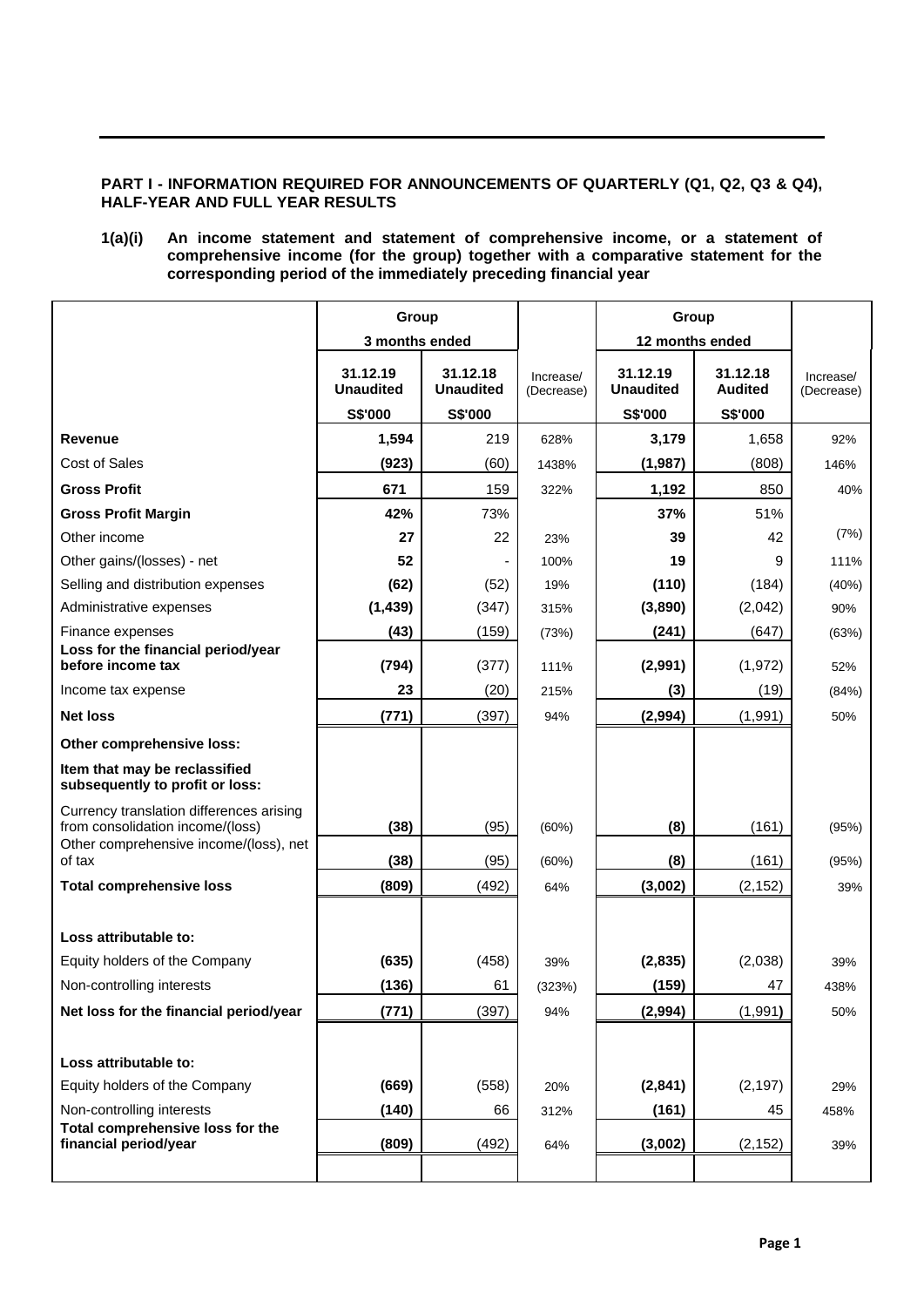# **Notes to Consolidated Statement of Comprehensive Income**

|                                                  | Group            |                  |                         | Group            |                  |                         |
|--------------------------------------------------|------------------|------------------|-------------------------|------------------|------------------|-------------------------|
|                                                  |                  | 3 months ended   |                         | 12 months ended  |                  |                         |
|                                                  | 31.12.19         | 31.12.18         |                         | 31.12.19         | 31.12.18         |                         |
|                                                  | <b>Unaudited</b> | <b>Unaudited</b> | Increase/<br>(Decrease) | <b>Unaudited</b> | <b>Unaudited</b> | Increase/<br>(Decrease) |
|                                                  | S\$'000          | S\$'000          |                         | S\$'000          | S\$'000          |                         |
| Interest expense of<br>borrowings                | (13)             | (117)            | (89%)                   | (50)             | (477)            | (90%)                   |
| Interest expense of lease                        | (29)             |                  | 100%                    | (39)             |                  | 100%                    |
| Amortisation of intangible<br>assets             | (53)             |                  | 100%                    | (53)             |                  | 100%                    |
| Amortisation of right-of-use<br>assets           | (145)            |                  | 100%                    | (190)            |                  | 100%                    |
| Depreciation of property,<br>plant and equipment | (120)            | (5)              | 2300%                   | (153)            | (48)             | 219%                    |
| Rental income                                    | 12               |                  | 100%                    | 19               |                  | 100%                    |
| Fixed deposit interest income                    | 3                |                  | 100%                    | 7                |                  | 100%                    |
| Share options adjustment                         | 112              |                  | 100%                    | 253              |                  | 100%                    |
| Share award under JCG<br>share performance plan  |                  |                  |                         | (285)            |                  | 100%                    |
| Unwinding of imputed interest                    |                  | (42)             | $(100\%)$               | (151)            | (170)            | $(11\%)$                |
| Write off of property, plant<br>and equipment    |                  | (5)              | $(100\%)$               |                  | (5)              | $(100\%)$               |
| Foreign exchange gain                            | 75               | 57               | 32%                     | 59               | 58               | 2%                      |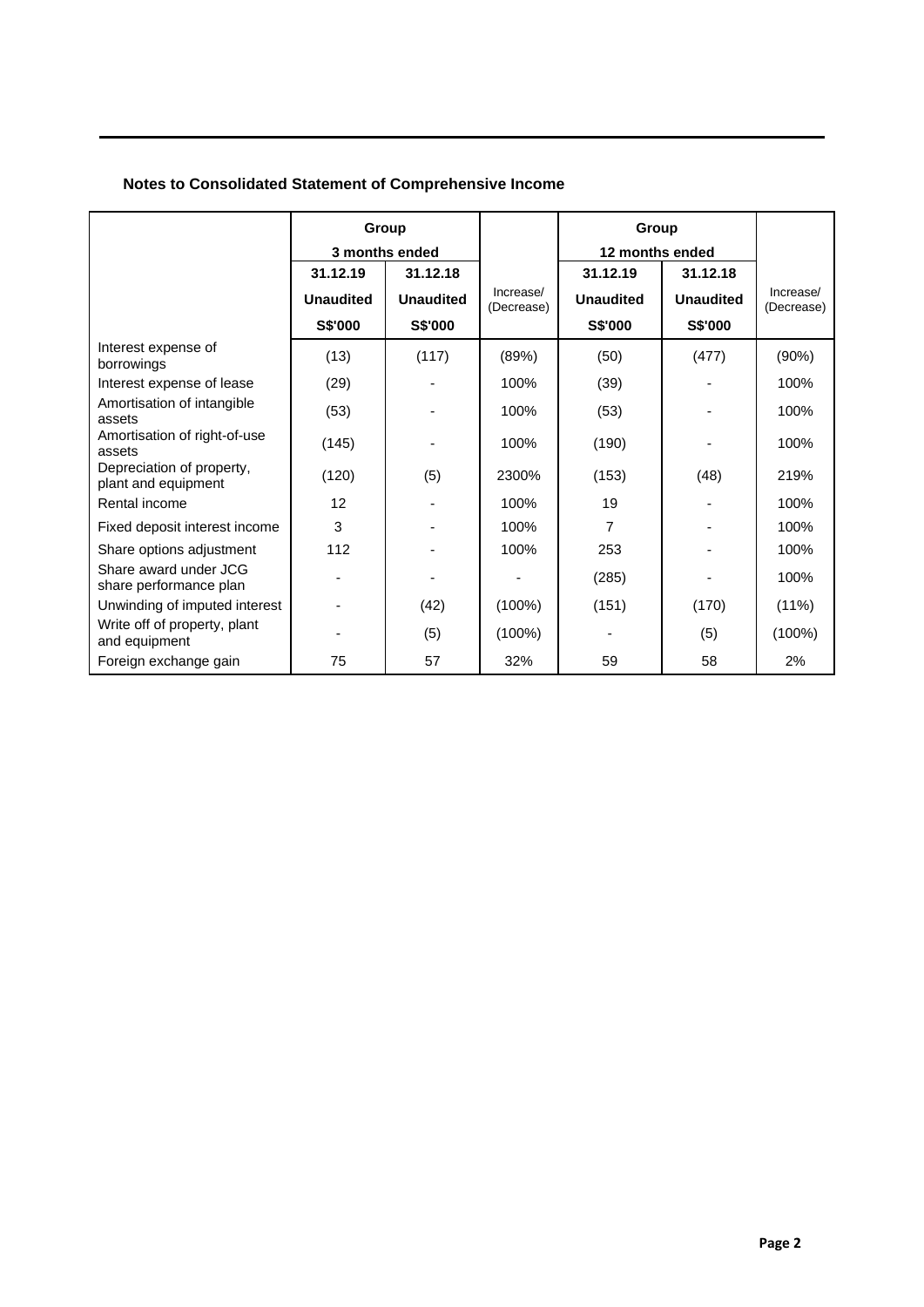# **1(b)(i) A statement of financial position (for the issuer and group), together with a comparative statement as at the end of the immediately preceding financial year**

|                                                                       | Group                                            |                                                | Company                                          |                                                |
|-----------------------------------------------------------------------|--------------------------------------------------|------------------------------------------------|--------------------------------------------------|------------------------------------------------|
|                                                                       | As at<br>31.12.19<br><b>Unaudited</b><br>S\$'000 | As at<br>31.12.18<br><b>Audited</b><br>S\$'000 | As at<br>31.12.19<br><b>Unaudited</b><br>S\$'000 | As at<br>31.12.18<br><b>Audited</b><br>S\$'000 |
| <b>ASSETS</b>                                                         |                                                  |                                                |                                                  |                                                |
| <b>Current assets</b>                                                 |                                                  |                                                |                                                  |                                                |
| Cash and cash equivalents                                             | 1,354                                            | 1,613                                          | 114                                              | 347                                            |
| Trade and other receivables                                           | 1,945                                            | 620                                            | 289                                              | 46                                             |
| Inventories                                                           | 538                                              |                                                |                                                  |                                                |
| Total current assets                                                  | 3,837                                            | 2,233                                          | 403                                              | 393                                            |
| <b>Non-current assets</b>                                             |                                                  |                                                |                                                  |                                                |
| Investment in subsidiary corporations                                 |                                                  |                                                | 7,203                                            | 352                                            |
| Property, plant and equipment                                         | 6,781                                            | 31                                             | 316                                              | 4                                              |
| Intangible assets                                                     | 5,657                                            |                                                |                                                  |                                                |
| Total non-current assets                                              | 12,438                                           | 31                                             | 7,519                                            | 356                                            |
| <b>Total assets</b>                                                   | 16,275                                           | 2,264                                          | 7,922                                            | 749                                            |
| <b>LIABILITIES AND EQUITY</b>                                         |                                                  |                                                |                                                  |                                                |
| <b>Current liabilities</b>                                            |                                                  |                                                |                                                  |                                                |
| Trade and other payables                                              | 2,767                                            | 4,054                                          | 900                                              | 4,245                                          |
| <b>Borrowings</b>                                                     | 1,020                                            | 3,493                                          | 450                                              |                                                |
| Lease liabilities                                                     | 793                                              |                                                | 124                                              |                                                |
| Current income tax payable                                            | 128                                              | 40                                             |                                                  |                                                |
| <b>Total current liabilities</b>                                      | 4,708                                            | 7,587                                          | 1,474                                            | 4,245                                          |
| <b>Non-current liabilities</b>                                        |                                                  |                                                |                                                  |                                                |
| <b>Borrowings</b>                                                     | 103                                              | $\blacksquare$                                 |                                                  |                                                |
| Trade and other payables                                              | 180                                              |                                                | 180                                              |                                                |
| Lease liabilities                                                     | 2,251                                            |                                                | 188                                              |                                                |
| Deferred income tax liabilities                                       | 688                                              | $\overline{\phantom{0}}$                       |                                                  | ٠                                              |
|                                                                       | 3,222                                            |                                                | 368                                              |                                                |
| <b>Total liabilities</b>                                              | 7,930                                            | 7,587                                          | 1,842                                            | 4,245                                          |
| Net assets/ (liabilities)                                             | 8,345                                            | (5, 323)                                       | 6,080                                            | (3, 496)                                       |
| Capital and reserves attributable to equity<br>holders of the Company |                                                  |                                                |                                                  |                                                |
| Share capital                                                         | 67,460                                           | 53,871                                         | 67,460                                           | 53,871                                         |
| Other reserves                                                        | 5,245                                            | 3,775                                          | 5,261                                            | 3,785                                          |
| <b>Accumulated losses</b>                                             | (65, 941)                                        | (63, 106)                                      | (66, 641)                                        | (61, 152)                                      |
| Share capital and reserves                                            | 6,764                                            | (5,460)                                        | 6,080                                            | (3, 496)                                       |
| Non-controlling interests                                             | 1,581                                            | 137                                            |                                                  |                                                |
| <b>Total equity</b>                                                   | 8,345                                            | (5, 323)                                       | 6,080                                            | (3, 496)                                       |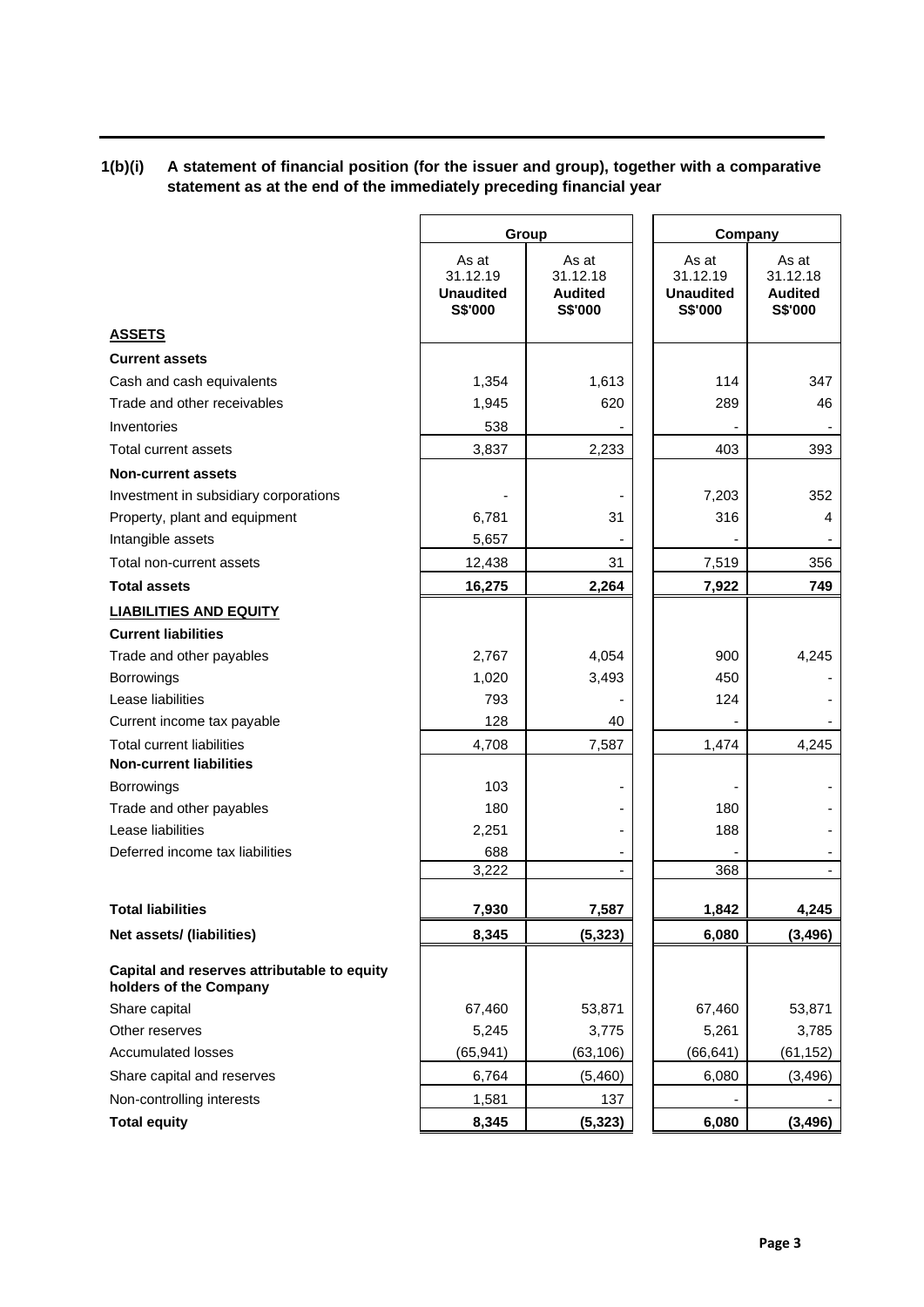# **1(b)(ii) Aggregate amount of group's borrowings and debt securities**

|                         | As at 31.12.19<br><b>Unaudited</b> |                             | <b>Audited</b>            | As at 31.12.18              |
|-------------------------|------------------------------------|-----------------------------|---------------------------|-----------------------------|
|                         | <b>Secured</b><br>S\$'000          | <b>Unsecured</b><br>S\$'000 | <b>Secured</b><br>S\$'000 | <b>Unsecured</b><br>S\$'000 |
|                         |                                    |                             |                           |                             |
| (i) Loan facilities (a) |                                    |                             | 3,493                     |                             |
| (ii) Finance leases (b) | 21                                 | 16                          |                           |                             |
| (iii) Bank loan         | -                                  | 82                          |                           |                             |
| (iv) Bank overdraft (c) | 901                                | ۰                           |                           |                             |
|                         |                                    |                             |                           |                             |

# **Amount repayable in one year or less, or on demand**

#### **Amount repayable after one year**

|                         | As at 31.12.19                     |         | As at 31.12.18 |                  |  |
|-------------------------|------------------------------------|---------|----------------|------------------|--|
|                         | <b>Unaudited</b>                   |         | <b>Audited</b> |                  |  |
|                         | <b>Unsecured</b><br><b>Secured</b> |         | <b>Secured</b> | <b>Unsecured</b> |  |
|                         | S\$'000                            | S\$'000 | S\$'000        | S\$'000          |  |
|                         |                                    |         |                |                  |  |
| (i) Loan facilities (a) | $\overline{\phantom{0}}$           | ۰       | ٠              | ۰                |  |
| (ii) Finance leases (b) | $\overline{\phantom{0}}$           | ۰       | ٠              |                  |  |
| (iii) Bank loan         | -                                  | 103     | ٠              | ۰                |  |
|                         |                                    |         |                |                  |  |

# **Details of any collateral**

(a) Approximately S\$3.493 million (HK\$20 million) loan borrowed by the Company's wholly owned subsidiary, CMIC Hemodialysis (Hong Kong) Limited, is secured by a corporate guarantee granted by the Company and a deed of guarantee granted by one of the Company's shareholders, Dato Dr Choo Yeow Ming.

The loan has been fully settled in January 2019 through the S\$4.0 million proceeds raised from a share subscription, as announced on 26 August 2018 and approved by shareholders on 31 December 2018.

- (b) Finance leases are secured by the motor vehicle acquired under the lease arrangement.
- (c) Bank overdraft is secured by a debenture of fixed and floated charge over the assets of a subsidiary corporation and jointly and severally guarantee by certain directors of the Company. The bank overdraft is repayable on demand.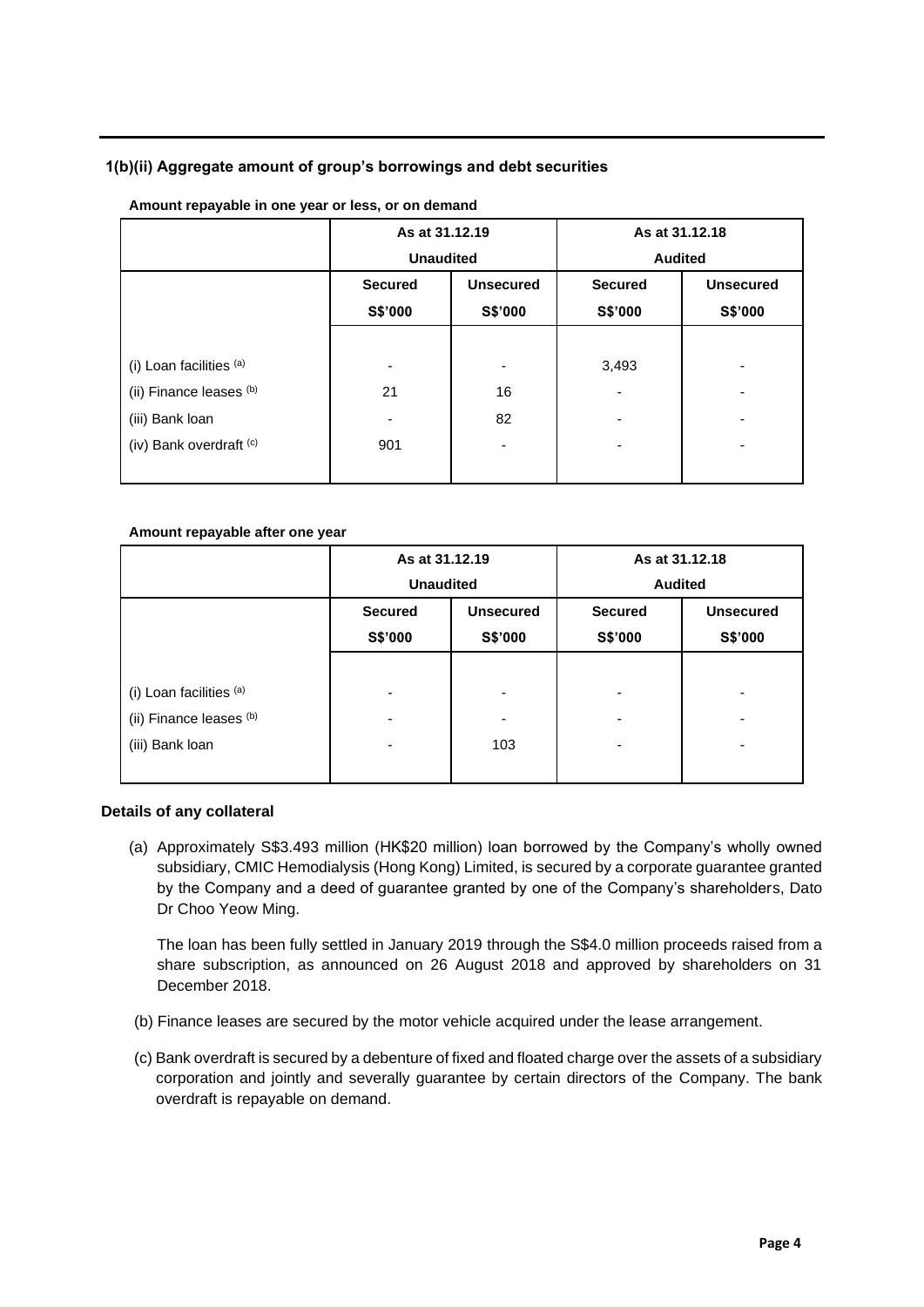**(c) A statement of cash flows (for the group), together with a comparative statement for the corresponding period of the immediately preceding financial year**

|                                                                                                                                         | Group            |                  |                  |                |
|-----------------------------------------------------------------------------------------------------------------------------------------|------------------|------------------|------------------|----------------|
|                                                                                                                                         |                  | 3 months ended   | 12 months ended  |                |
|                                                                                                                                         | 31.12.19         | 31.12.18         | 31.12.19         | 31.12.18       |
|                                                                                                                                         | <b>Unaudited</b> | <b>Unaudited</b> | <b>Unaudited</b> | <b>Audited</b> |
|                                                                                                                                         | S\$'000          | S\$'000          | S\$'000          | S\$'000        |
| Net loss                                                                                                                                | (771)            | (397)            | (2,994)          | (1,991)        |
| Cash flows from operating activities                                                                                                    |                  |                  |                  |                |
| <b>Adjustment for:</b>                                                                                                                  |                  |                  |                  |                |
| Income tax expense                                                                                                                      | (23)             | 20               | 3                | 19             |
| Amortisation of right-of-use assets                                                                                                     | 145              |                  | 190              |                |
| Amortisation of intangible assets                                                                                                       | 53               |                  | 53               |                |
| Depreciation of property, plant and equipment                                                                                           | 120              | 5                | 153              | 48             |
| Introducer fees                                                                                                                         | 355              |                  | 355              |                |
| Write off of property, plant and equipment                                                                                              |                  | 5                |                  | 5              |
| Share options adjustment                                                                                                                | (112)            |                  | (253)            | (2)            |
| Share award under JCG share performance plan                                                                                            |                  |                  | 285              |                |
| Gain on deconsolidation of subsidiary corporations                                                                                      | (53)             |                  | (19)             |                |
| Unwinding of imputed interest                                                                                                           |                  | 42               | 151              | 170            |
| Unrealised currency translation gain/(loss)                                                                                             | (24)             | (97)             | 3                | (89)           |
| Interest income                                                                                                                         |                  |                  |                  | (9)            |
| Interest expense                                                                                                                        | 42               | 117              | 89               | 477            |
| Operating cash flows before movements in working<br>capital, net of effects from acquisition and disposal<br>of subsidiary corporations | (268)            | (305)            | (1,984)          | (1, 372)       |
| Trade and other receivables                                                                                                             | 1,016            | (208)            | 1,634            | (70)           |
| Inventories                                                                                                                             | 108              | 47               | 108              | 44             |
| Trade and other payables                                                                                                                | (1, 403)         | (42)             | (879)            | (417)          |
| Cash used in operations                                                                                                                 | (547)            | (508)            | (1, 121)         | (1, 815)       |
| Income tax paid                                                                                                                         | (12)             |                  | (120)            | (4)            |
| Interest income                                                                                                                         |                  |                  |                  | 9              |
| Net cash used in operating activities                                                                                                   | (559)            | (508)            | (1, 241)         | (1, 810)       |
| Cash flow used in investing activities                                                                                                  |                  |                  |                  |                |
| Purchase of property, plant and equipment                                                                                               | (32)             | (1)              | (82)             | (8)            |
| Acquisition of subsidiary corporations, net of cash<br>acquired                                                                         | 192              |                  | 341              |                |
| Net cash provided by/(used in) investing<br>activities                                                                                  | 160              | (1)              | 259              | (8)            |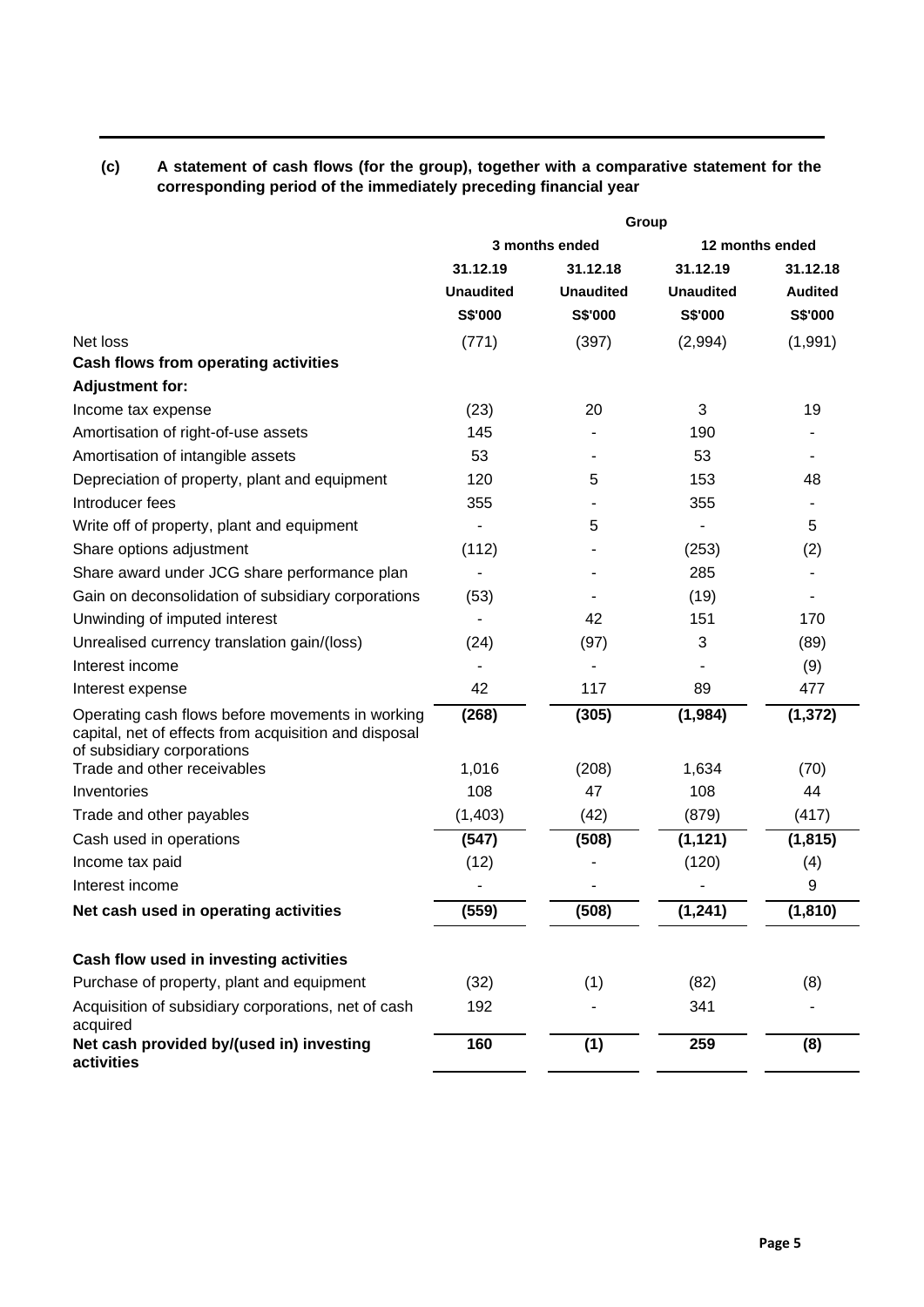|                                                                            | Group            |                  |                  |                          |
|----------------------------------------------------------------------------|------------------|------------------|------------------|--------------------------|
|                                                                            | 3 months ended   |                  | 12 months ended  |                          |
|                                                                            | 31.12.19         | 31.12.18         | 31.12.19         | 31.12.18                 |
|                                                                            | <b>Unaudited</b> | <b>Unaudited</b> | <b>Unaudited</b> | <b>Audited</b>           |
|                                                                            | S\$'000          | S\$'000          | S\$'000          | S\$'000                  |
| <b>Cash flows from financing activities</b>                                |                  |                  |                  |                          |
| Proceeds from issuance of new shares                                       |                  |                  | 4,500            |                          |
| Proceeds from conversion of warrants                                       |                  |                  | 8                | 61                       |
| Increase in bank overdraft                                                 | 51               |                  | 51               |                          |
| Bank deposit discharged                                                    |                  |                  |                  | 503                      |
| Fixed deposit placement                                                    |                  |                  | (750)            |                          |
| Repayment of lease liability                                               | (163)            |                  | (207)            |                          |
| Repayment of borrowings                                                    | (19)             |                  | (3,544)          |                          |
| Repayment of finance lease                                                 | (35)             |                  | (35)             |                          |
| Interest paid                                                              | (13)             | (117)            | (50)             | (477)                    |
| Net cash (used in)/ provided by financing<br>activities                    | (179)            | (117)            | (27)             | 87                       |
| Net decrease in cash and cash equivalents                                  | (578)            | (626)            | (1,009)          | (1,731)                  |
| Cash and cash equivalents at the beginning of the<br>financial period/year | 1,183            | 2,240            | 1,613            | 3,344                    |
| Effect of currency translation on cash and cash<br>equivalents             | (1)              | (1)              | $\cdot^{\star}$  | $\overline{\phantom{a}}$ |
| End of the financial period/year                                           | 604              | 1,613            | 604              | 1,613                    |

\*Less than S\$1,000

# Represented by:

|                                                                    | Group                              |                                    |                                    |                                   |
|--------------------------------------------------------------------|------------------------------------|------------------------------------|------------------------------------|-----------------------------------|
|                                                                    | 3 months ended                     |                                    | 12 months ended                    |                                   |
|                                                                    | 31.12.19                           | 31.12.18                           | 31.12.19                           | 31.12.18                          |
|                                                                    | <b>Unaudited</b><br><b>S\$'000</b> | <b>Unaudited</b><br><b>S\$'000</b> | <b>Unaudited</b><br><b>S\$'000</b> | <b>Audited</b><br>S\$'000         |
| Cash at bank and on hand<br>Less: bank deposits pledged            | 604<br>$\tilde{\phantom{a}}$       | 1.613                              | 1.354<br>(750)                     | 1.613<br>$\overline{\phantom{a}}$ |
| Cash and cash equivalents per consolidated<br>statement cash flows | 604                                | 1.613                              | 604                                | 1.613                             |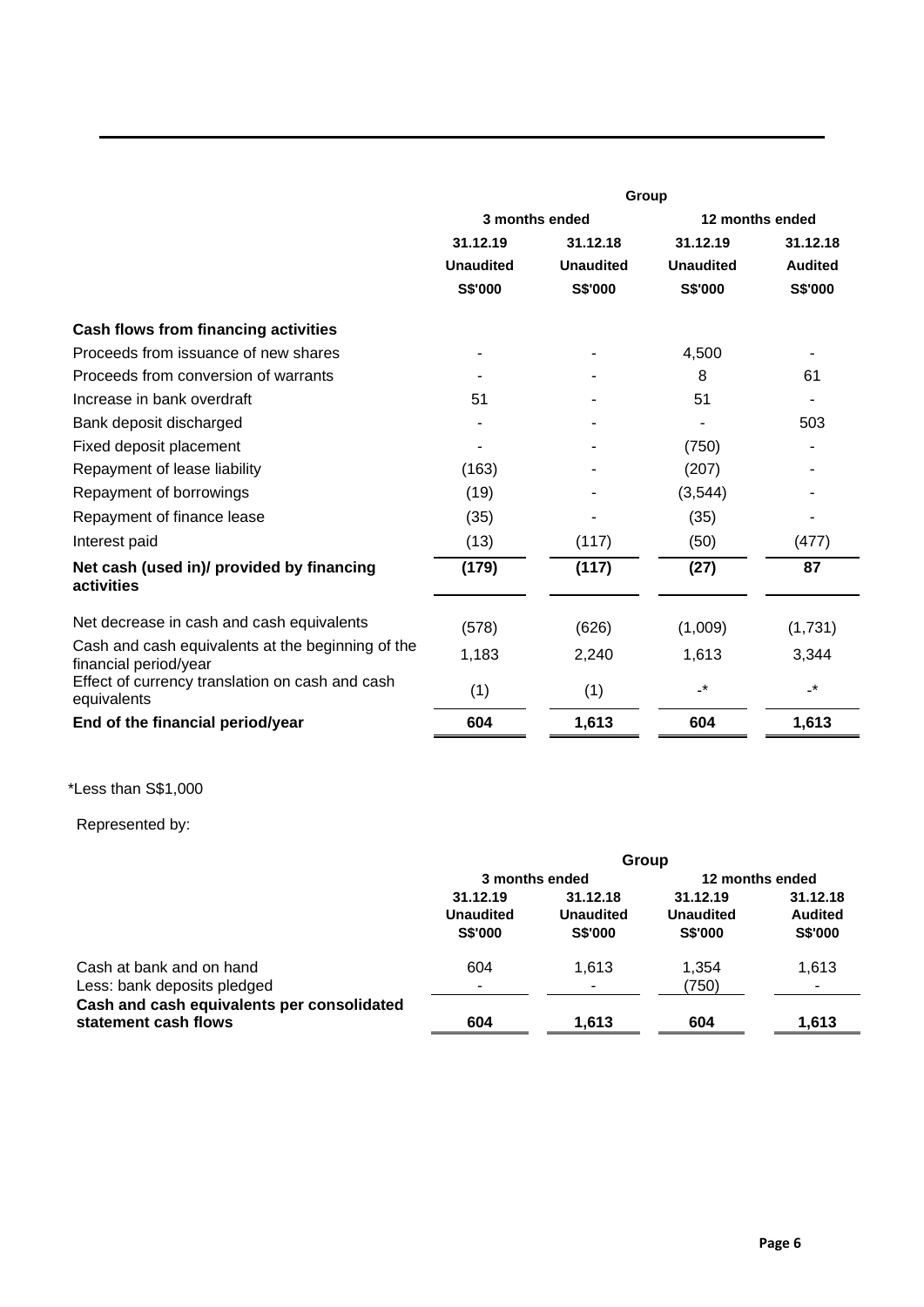**1(d)(i) A statement (for the issuer and group) showing either (i) all changes in equity or (ii) changes in equity other than those arising from capitalisation issues and distributions to shareholders, together with a comparative statement for the corresponding period of the immediately preceding financial year**

| Group                                              | <b>Share</b><br>capital<br><b>S\$'000</b> | <b>Currency</b><br>translation<br><b>reserves</b><br><b>S\$'000</b> | Accumulated<br><b>losses</b><br><b>S\$'000</b> | <b>Share option</b><br><b>reserve</b><br><b>S\$'000</b> | <b>Warrant reserve</b><br><b>S\$'000</b> | Attributable to<br>equity holders<br>of company<br><b>S\$'000</b> | Non-<br>controlling<br>interest<br><b>S\$'000</b> | <b>Total</b><br>S\$'000 |
|----------------------------------------------------|-------------------------------------------|---------------------------------------------------------------------|------------------------------------------------|---------------------------------------------------------|------------------------------------------|-------------------------------------------------------------------|---------------------------------------------------|-------------------------|
|                                                    |                                           |                                                                     |                                                |                                                         |                                          |                                                                   |                                                   |                         |
| <b>Audited</b>                                     |                                           |                                                                     |                                                |                                                         |                                          |                                                                   |                                                   |                         |
| <b>Balance as at 01.01.2018</b>                    | 53,645                                    | 149                                                                 | (61,068)                                       | 280                                                     | 3,672                                    | (3,322)                                                           | 92                                                | (3,230)                 |
| Conversion of warrants                             | 75                                        |                                                                     |                                                |                                                         | (14)                                     | 61                                                                |                                                   | 61                      |
| Expiry of warrants                                 | 151                                       |                                                                     |                                                |                                                         | (151)                                    |                                                                   |                                                   |                         |
| Share option lapsed                                |                                           |                                                                     |                                                | (2)                                                     |                                          | (2)                                                               |                                                   | (2)                     |
| Total comprehensive loss for<br>the financial year |                                           |                                                                     | (2,038)                                        |                                                         |                                          | (2,038)                                                           | 47                                                | (1,991)                 |
| Other comprehensive loss                           |                                           | (159)                                                               | $\sim$                                         |                                                         |                                          | (159)                                                             | (2)                                               | (161)                   |
| <b>Balance as at 31.12.2018</b>                    | 53,871                                    | (10)                                                                | (63, 106)                                      | 278                                                     | 3,507                                    | (5,460)                                                           | 137                                               | (5, 323)                |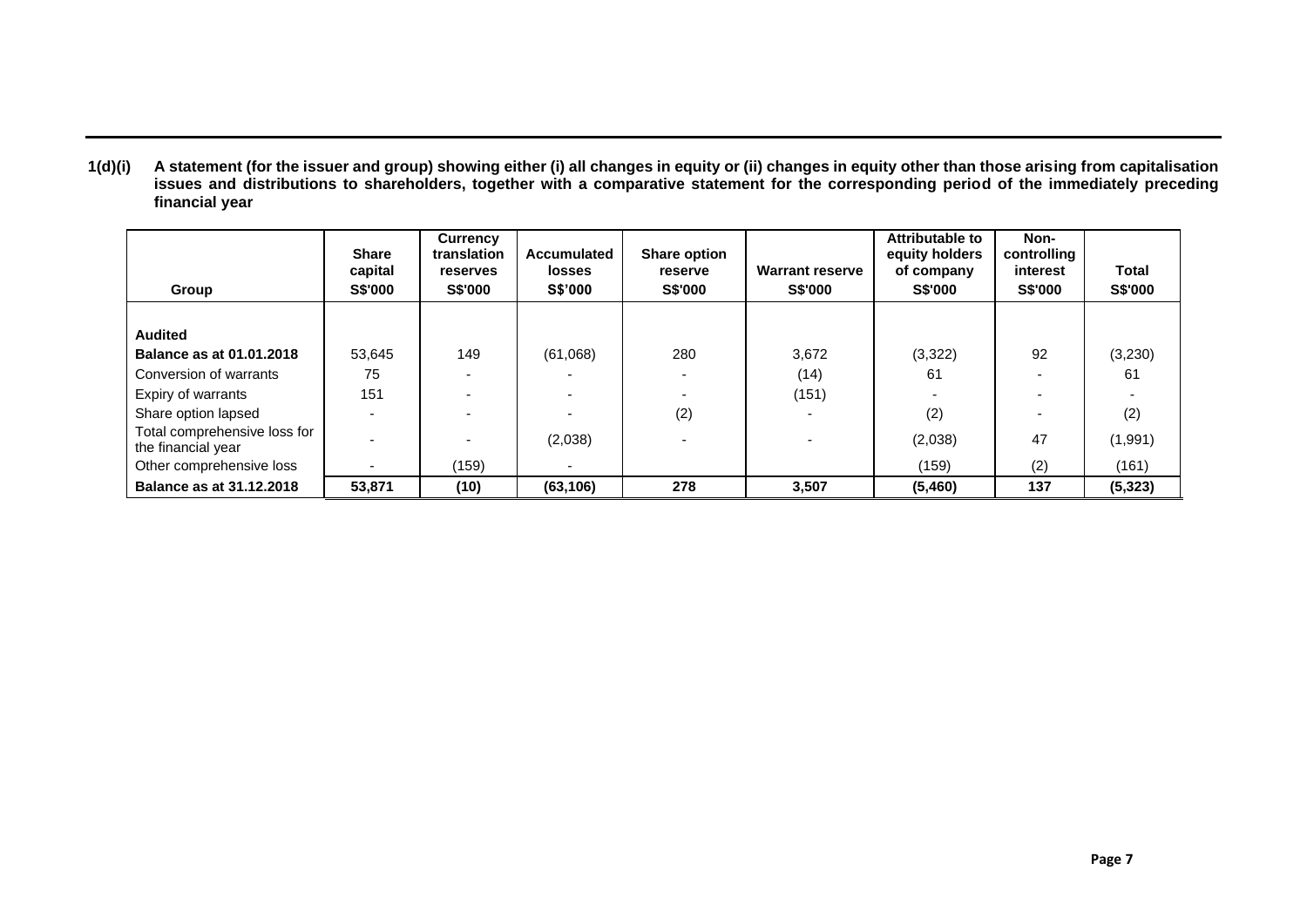| Group                                              | <b>Share</b><br>capital<br><b>S\$'000</b> | <b>Currency</b><br>translation<br><b>reserves</b><br><b>S\$'000</b> | <b>Accumulated</b><br><b>losses</b><br>S\$'000 | <b>Share option</b><br>reserve<br><b>S\$'000</b> | <b>Warrant reserve</b><br><b>S\$'000</b> | Attributable to<br>equity holders<br>of company<br><b>S\$'000</b> | Non-<br>controlling<br>interest<br><b>S\$'000</b> | <b>Total</b><br><b>S\$'000</b> |
|----------------------------------------------------|-------------------------------------------|---------------------------------------------------------------------|------------------------------------------------|--------------------------------------------------|------------------------------------------|-------------------------------------------------------------------|---------------------------------------------------|--------------------------------|
|                                                    |                                           |                                                                     |                                                |                                                  |                                          |                                                                   |                                                   |                                |
| <b>Unaudited</b>                                   |                                           |                                                                     |                                                |                                                  |                                          |                                                                   |                                                   |                                |
| <b>Balance as at 01.01.2019</b>                    | 53,871                                    | (10)                                                                | (63, 106)                                      | 278                                              | 3,507                                    | (5,460)                                                           | 137                                               | (5, 323)                       |
| Conversion of warrants                             | 13                                        |                                                                     |                                                |                                                  | (5)                                      | 8                                                                 |                                                   | 8                              |
| Issuance of share capital                          | 8,354                                     |                                                                     |                                                |                                                  |                                          | 8,354                                                             |                                                   | 8,354                          |
| Acquisition of subsidiary<br>corporations          | 6,671                                     |                                                                     |                                                |                                                  |                                          | 6,671                                                             | 1,687                                             | 8,358                          |
| Share award under JCG<br>share performance plan    | 285                                       |                                                                     |                                                |                                                  |                                          | 285                                                               |                                                   | 285                            |
| Share options adjustment                           |                                           |                                                                     |                                                | (253)                                            |                                          | (253)                                                             |                                                   | (253)                          |
| Warrants adjustments                               | (1,734)                                   |                                                                     |                                                |                                                  | 1,734                                    |                                                                   |                                                   |                                |
| Total comprehensive loss for<br>the financial year |                                           |                                                                     | (2,835)                                        |                                                  |                                          | (2,835)                                                           | (159)                                             | (2,994)                        |
| Other comprehensive loss                           |                                           | (6)                                                                 |                                                |                                                  |                                          | (6)                                                               | (2)                                               | (8)                            |
| Deconsolidation of<br>subsidiary corporations      |                                           |                                                                     |                                                |                                                  |                                          |                                                                   | (82)                                              | (82)                           |
| <b>Balance as at 31.12.2019</b>                    | 67,460                                    | (16)                                                                | (65, 941)                                      | 25                                               | 5,236                                    | 6,764                                                             | 1,581                                             | 8,345                          |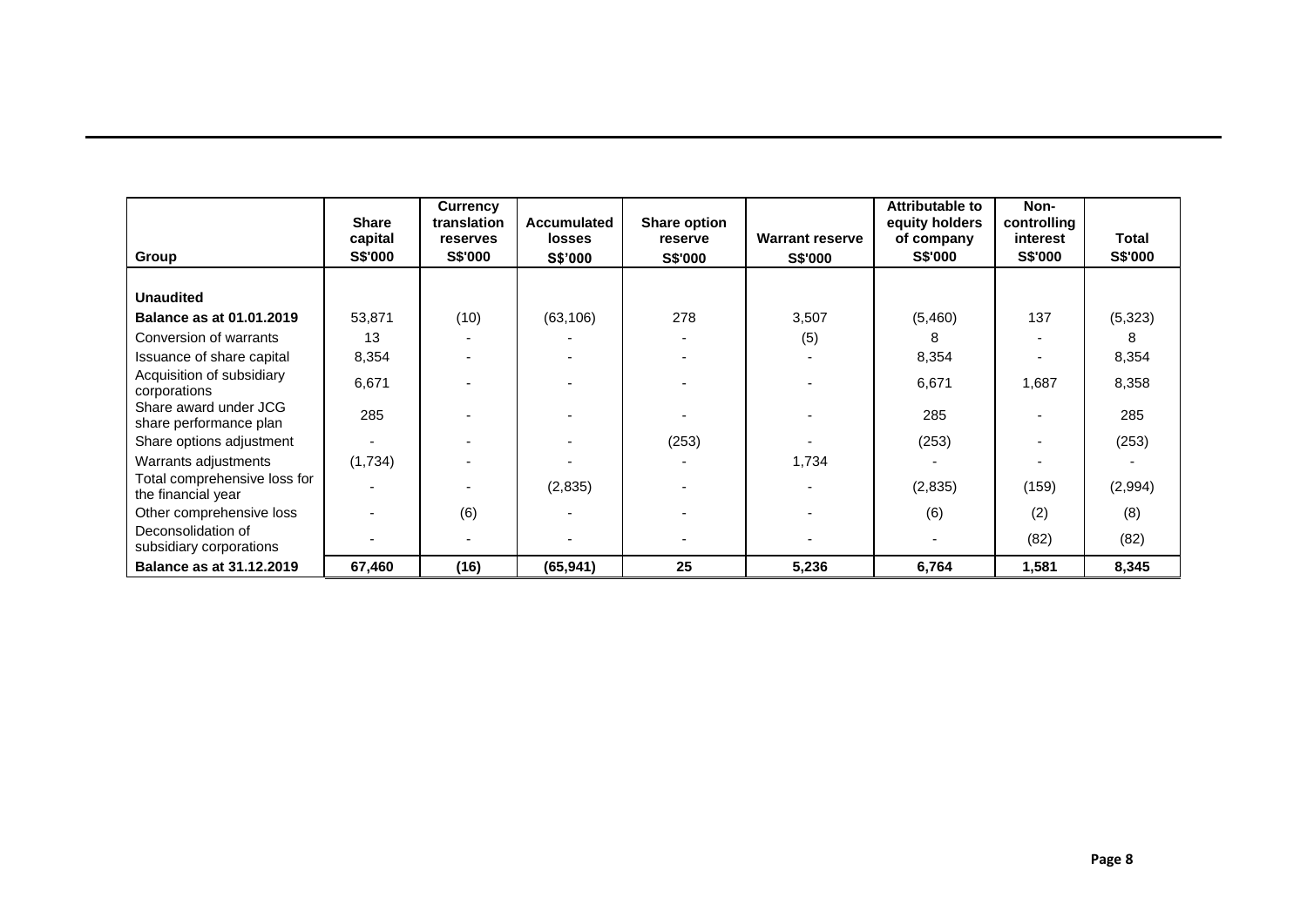**1(d)(i) A statement (for the issuer and group) showing either (i) all changes in equity or (ii) changes in equity other than those arising from capitalisation issues and distributions to shareholders, together with a comparative statement for the corresponding period of the immediately preceding financial year (cont'd)**

| Company                                         | Share capital<br><b>S\$'000</b> | Accumulated<br>losses<br>S\$'000 | Share option<br>reserves<br>S\$'000 | <b>Warrant reserve</b><br>S\$'000 | <b>Total</b><br>S\$'000 |
|-------------------------------------------------|---------------------------------|----------------------------------|-------------------------------------|-----------------------------------|-------------------------|
|                                                 |                                 |                                  |                                     |                                   |                         |
| <b>Audited</b>                                  |                                 |                                  |                                     |                                   |                         |
| Balance as at 01.01.2018                        | 53,645                          | (58, 679)                        | 280                                 | 3,672                             | (1,082)                 |
| Conversion of warrants                          | 75                              |                                  |                                     | (14)                              | 61                      |
| Expiry of warrants                              | 151                             |                                  |                                     | (151)                             |                         |
| Share option lapsed                             |                                 |                                  | (2)                                 |                                   | (2)                     |
| Total comprehensive loss for the financial year |                                 | (2, 473)                         |                                     |                                   | (2, 473)                |
| <b>Balance as at 31.12.2018</b>                 | 53,871                          | (61, 152)                        | 278                                 | 3,507                             | (3, 496)                |
|                                                 |                                 |                                  |                                     |                                   |                         |
| <b>Unaudited</b>                                |                                 |                                  |                                     |                                   |                         |
| <b>Balance as at 01.01.2019</b>                 | 53,871                          | (61, 152)                        | 278                                 | 3,507                             | (3, 496)                |
| Conversion of warrants                          | 13                              |                                  |                                     | (5)                               | 8                       |
| Issuance of share capital                       | 8,354                           |                                  |                                     |                                   | 8,354                   |
| Acquisition of subsidiary corporations          | 6,671                           |                                  |                                     |                                   | 6,671                   |
| Share options adjustment                        |                                 |                                  | (253)                               |                                   | (253)                   |
| Share award under JCG share performance plan    | 285                             |                                  |                                     |                                   | 285                     |
| Warrants adjustments                            | (1,734)                         |                                  |                                     | 1,734                             |                         |
| Total comprehensive loss for the financial year |                                 | (5, 489)                         |                                     |                                   | (5,489)                 |
| <b>Balance as at 31.12.2019</b>                 | 67,460                          | (66, 641)                        | 25                                  | 5,236                             | 6,080                   |
|                                                 |                                 |                                  |                                     |                                   |                         |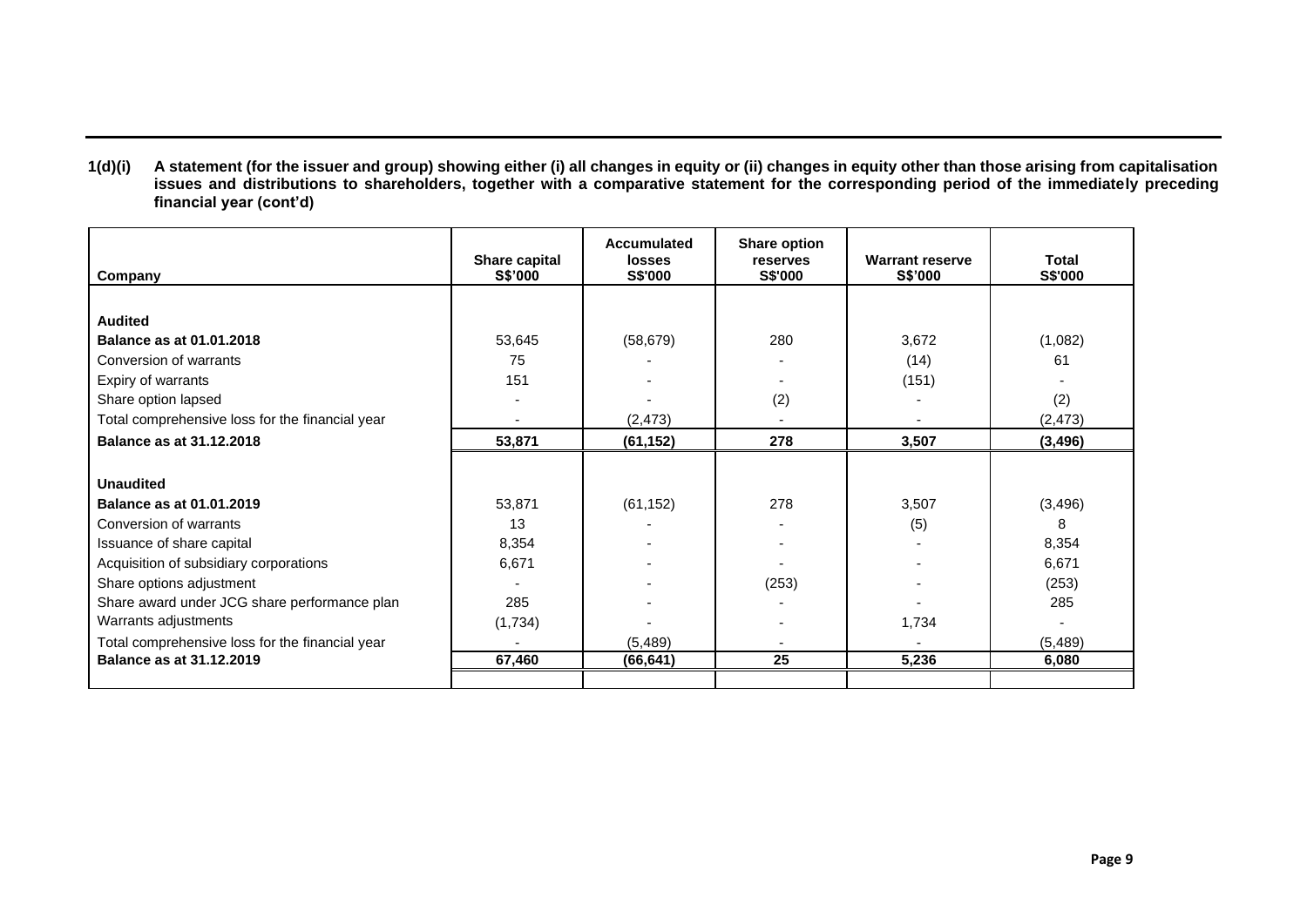**1(d)(ii) Details of any changes in the company's share capital arising from right issue, bonus issue, share buy-backs, exercise of share options or warrants, conversion of other issues of equity securities, issue of shares for cash or as consideration for acquisition or for any other purpose since the end of the previous period reported on. State also the number of shares that may be issued on conversion of all the outstanding convertibles, if any, against the total number of issued shares excluding treasury shares and subsidiary holdings of the issuer, as at the end of the current financial period reported on and as at the end of the corresponding period of the immediately preceding financial year. State also the number of shares held as treasury shares and the number of subsidiary holdings, if any, and the percentage of the aggregate number of treasury shares and subsidiary holdings held against the total number of shares outstanding in a class that is listed as at the end of the current financial period reported on and as at the end of the corresponding period of the immediately preceding financial year.**

|                                | Number of<br>shares | <b>Share capital</b><br><b>S\$'000</b> |
|--------------------------------|---------------------|----------------------------------------|
| Balance as at 31 December 2018 | 8,812,778,946       | 53.871                                 |
| Balance as at 31 December 2019 | 15,383,882,179      | 67.460                                 |
|                                |                     |                                        |

On 10 January 2019, the Company had completed:

- (i) Consolidation of every 2 existing ordinary shares in the capital of the Company into 1 consolidated share ("Share Consolidation");
- (ii) Allotment and issuance of up to 3,214,285,714 consolidated shares pursuant to the conversion of the deferred payment liability of S\$3.5 million ("Deferred Liability Conversion");
- (iii) Placement of 2,857,142,857 consolidated shares in the capital of the company at an issue price of S\$0.0014 for each share ("Share Subscription"), with up to 952,380,952 investment warrants, each carrying the right to subscribe for 1 consolidated share in the capital of the company at an exercise price of S\$0.0014 for each new consolidated share ("Share Subscription"); and
- (iv) Allotment and issuance of 142,857,143 Introducer Shares at an issue price of S\$0.0014 to the Introducer ("Introducer Shares Issue").

Post-completion of the Share Consolidation, the total number of shares of the Company decreased from 8,812,778,946 to 4,406,389,409., Following the completion of the Deferred Liability Conversion, Share Subscription and Introducer Shares Issue, the total number of shares in the Company increased to 10,620,675,123.

Following the completion of the Share Consolidation on 10 January 2019, there were 2,800,719,993 free detachable warrants ("2017 Warrants") pursuant to the 2017 Rights cum Warrants Issue. 3,801,500 2017 Warrants were exercised during 1Q2019 and no warrants were exercised during 2Q2019, 3Q2019 & 4Q2019. As at 31 December 2019, there were 2,796,918,493 (30 December 2018: 5,601,440,009) 2017 Warrants which may be exercisable into 2,796,918,493 (31 December 2018: 5,601,440,009) ordinary shares of the Company.

Pursuant to the 2017 Rights cum Warrants Issue, the exercise prices of share options granted on 2 May 2008, 20 June 2008 and 2 October 2014 were adjusted to S\$0.01 and an additional 158,393,000 employee share options were granted. Accordingly, the Company had 262,343,000 outstanding employee share options after the 2017 Rights cum Warrants Issue. Following the completion of the Share Consolidation on 10 January 2019, there were 156,423,000 outstanding employee shares options. During the financial year ended 31 December 2019, no employee share options were exercised. During 2Q2019, 39,749,000 employee share options had lapsed due to expiry of the employee share options. As at 31 December 2019, the Company had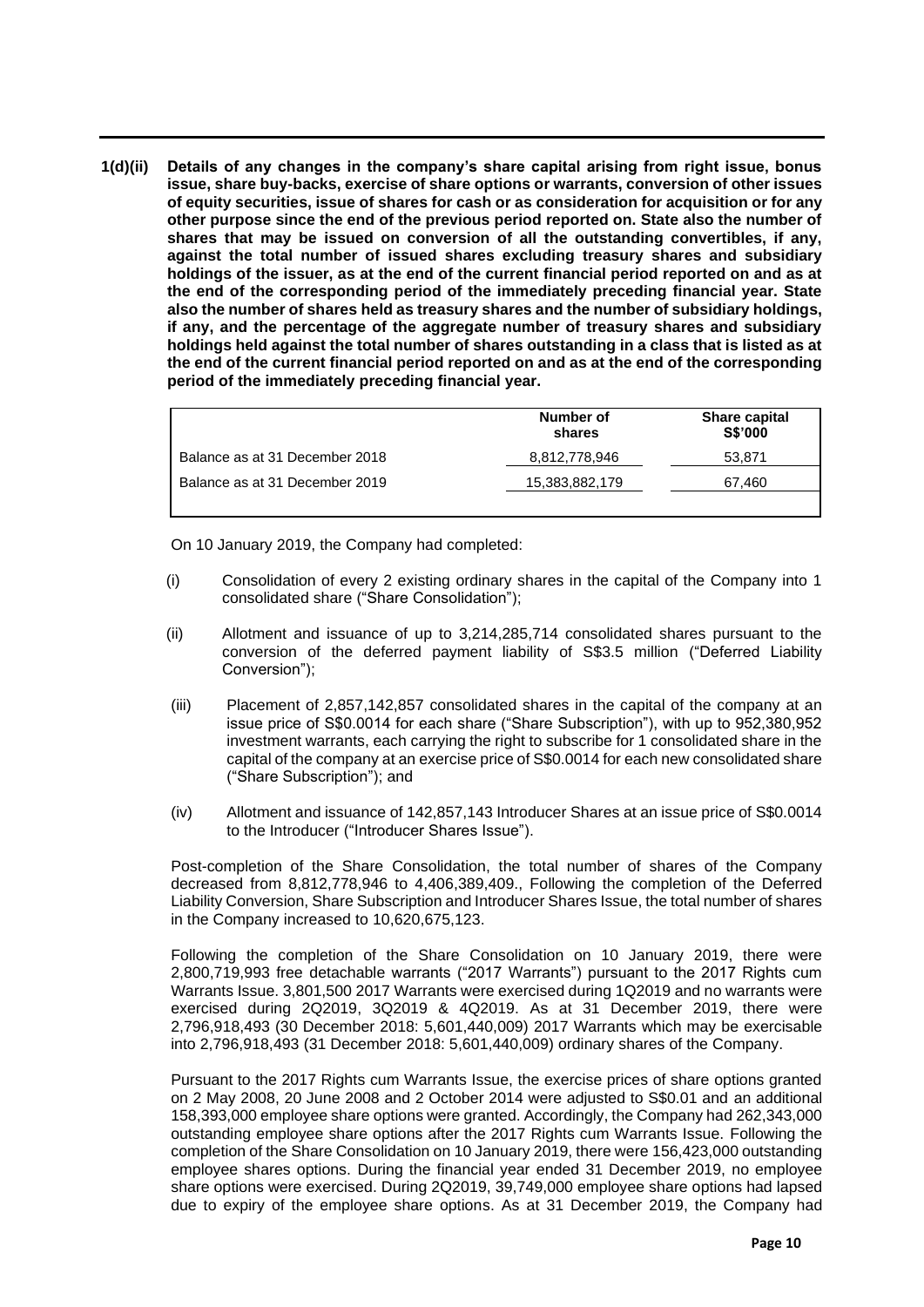38,487,500 (31 December 2018: 258,182,000) outstanding employee share options exercisable into 38,487,500 (31 December 2018: 258,182,000) ordinary shares of the Company.

Pursuant to completion of the 100% acquisition of Brand X Lab Pte Ltd on 15 April 2019, 1,861,111,111 ordinary shares of the Company were issued at the issue price of S\$0.0018 per share. Accordingly, the total number of shares of the Company increased to 12,485,587,734 shares.

Pursuant to the Subscription Agreement dated 16 May 2019 between the Company and Dato' Ng Tian Sang @ Ng Kek Chuan , the Company had, on 18 July 2019, completed the allotment and issuance to Dato' Ng Tian Sang @ Ng Kek Chuan of 250,000,000 ordinary shares at an issue price of S\$0.002 and 250,000,000 investment warrants, each convertible into one ordinary share at an exercise price of S\$0.0018. Accordingly, the total number of ordinary shares of the Company increased from 12,485,587,734 shares to 12,735,587,734 shares.

Pursuant to the vesting of the share award under the JCG Share Performance Plan, the Company had allotted and issued 284,444,445 new ordinary shares on 27 September 2019 (the "Award Shares"). Following the issuance and allotment of the Award Shares, the total number of issued and paid-up ordinary shares of the Company increased from 12,735,587,734 to 13,020,032,179 shares.

Pursuant to completion of the acquisition of Beverly Wilshire Medical Centre Group on 7 Nov 2019, 2,295,000,000 ordinary shares of the Company were issued to the vendors at the issue price of S\$0.002 per share and 68,850,000 introducer shares were issued at the issue price of S\$0.002 per share. Accordingly, the total number of shares of the Company increased from 13,020,032,179 to 15,383,882,179 shares.

Save as disclosed above, the Company did not have any other convertibles as at 31 December 2019 and 31 December 2018.

There were no treasury shares and subsidiary holdings as at 31 December 2019 and 31 December 2018.

#### **1(d)(iii) To show the number of issued shares excluding treasury shares as at the end of the current financial period and as at the end of the immediately preceding year**

|                                                            | Company<br>31.12.2019 | Company<br>31.12.2018 |
|------------------------------------------------------------|-----------------------|-----------------------|
| Total number of issued shares excluding treasury<br>shares | 15,383,882,179        | 8,812,778,946         |

There were no treasury shares during and as at end of the financial year ended 31 December 2019 and 31 December 2018.

## **1(d)(iv) A statement showing all sales, transfers, cancellation and/or use of treasury shares as at the end of the current financial period reported on**

Not applicable as the Company did not have any treasury shares as at the end of the current financial period reported on.

# **1(d)(v) A statement showing all sales, transfers, cancellation and/or use of subsidiary holdings as at the end of the current financial period reported on**

Not applicable as the Company did not have any subsidiary holdings during and as at the end of the current financial period reporting on.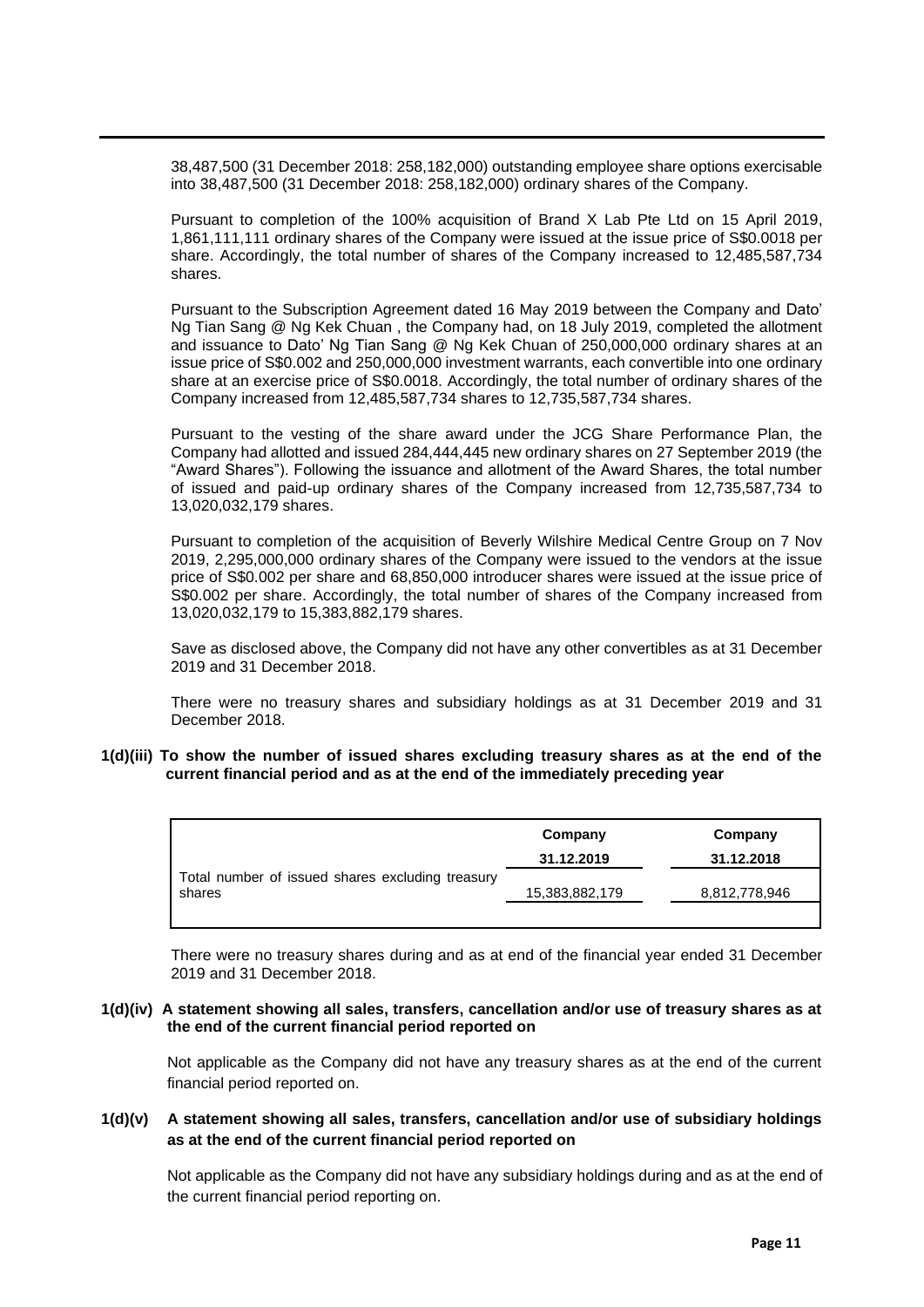# **2. Whether the figures have been audited or reviewed, and in accordance with which auditing standard or practice**

The figures have not been audited or reviewed by the Company's auditors.

**3. Where the figures have been audited or reviewed, the auditors' report (including any qualifications or emphasis of matter)**

Not applicable. The figures have not been audited or reviewed by the Company's auditors.

**4. Where the latest financial statements are subject to an adverse opinion, qualified opinion or disclaimer of opinion:** 

**(a) updates on the efforts taken to resolve each outstanding audit issue; and (b) confirmation from the Board that the impact of all outstanding audit issues on the financial statements have been adequately disclosed.** 

**This is not required for any audit issue that is a material uncertainty relating to going concern.** 

The Company will address the outstanding audit issues in the FY2019 Annual Report.

#### **5. Whether the same accounting policies and methods of computation as in the issuer's most recently audited annual financial statements have been applied**

Except disclosed in Para 6 below, the same accounting policies and methods of computation have been adopted for the current reporting financial year as compared with the most recent audited financial statements of the Company for the financial year ended 31 December 2018 ("FY2018").

#### **6. If there are any changes in the accounting policies and methods of computation, including any required by an accounting standard, what has changed, as well as the reasons for, and the effect of, the change**

The Group has applied the SFRS(I) 16 which is mandatorily effective from 1 January 2019.

SFRS(I) 16 is effective for financial years beginning on or after 1 January 2019. The Group has applied SFRS(I) 16 using the modified retrospective method as of 1 January 2019 with no restatement of comparative information.

The Group adopted to measure the right-of-use assets to an amount equal to the lease liabilities related to that leases recognized in the statement of financial position as at 1 January 2019. In addition, the Group elected the following practical expedients:

- (a) not to reassess whether a contract is, or contains a lease at the date of initial application and to apply SFRS(I) 16 to all contracts that were previously identified as leases;
- (b) to apply the exemption not to recognise right-of-use asset and lease liabilities to leases for which the lease term ends within 12 months as of 1 January 2019; and
- (c) to apply a single discount rate to a portfolio of leases with reasonably similar characteristics.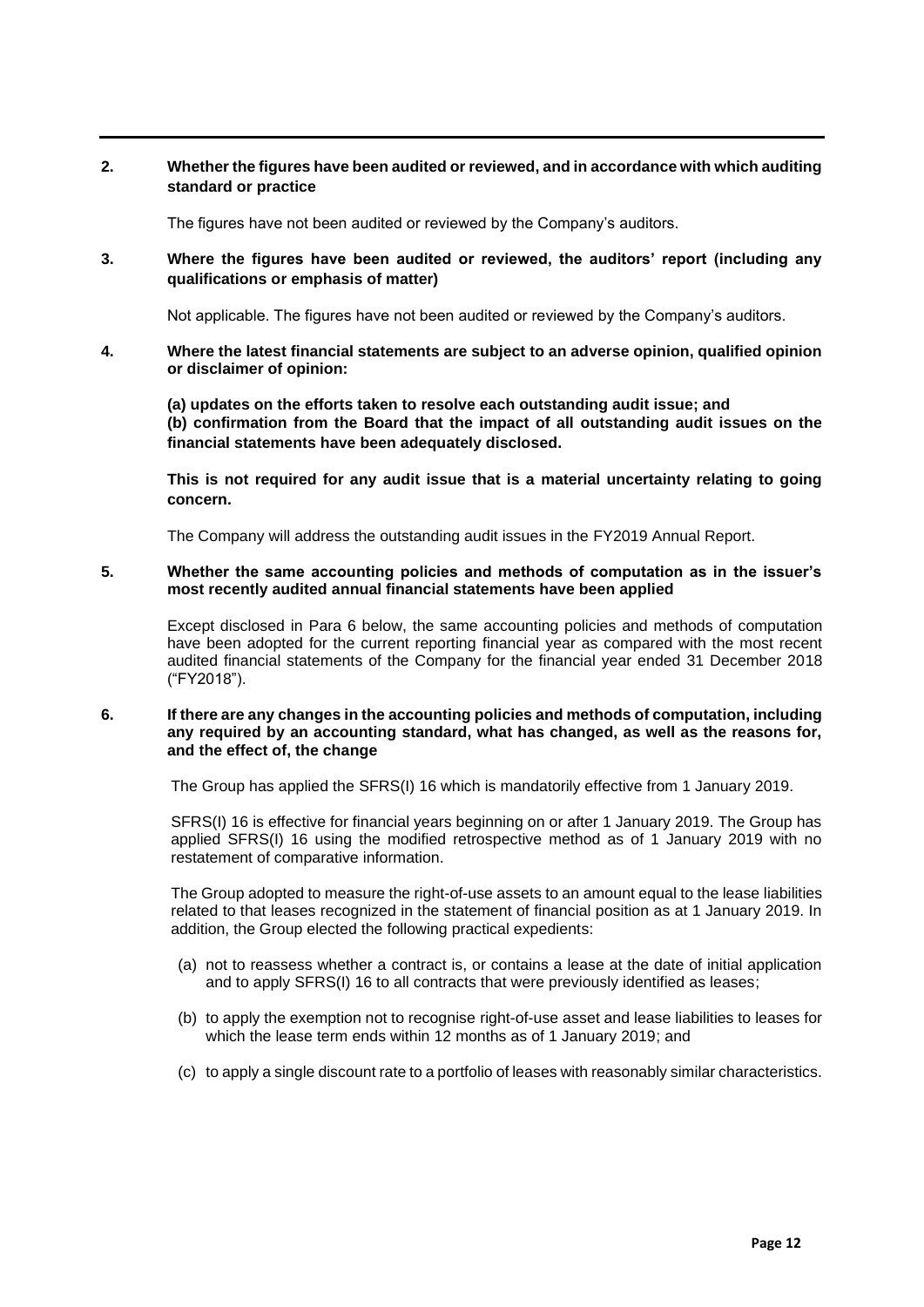# **7. Earnings per ordinary share of the group for the current period reported on and the corresponding period of the immediately preceding financial year, after deducting any provision for preference dividends**

|                                          |                  | Group            | Group            |                |  |
|------------------------------------------|------------------|------------------|------------------|----------------|--|
| Loss Per Share                           |                  | 3 months ended   | 12 months ended  |                |  |
|                                          | 31.12.2019       | 31.12.2018       | 31.12.2019       | 31.12.2018     |  |
|                                          | <b>Unaudited</b> | <b>Unaudited</b> | <b>Unaudited</b> | <b>Audited</b> |  |
| Basic (Singapore cents) <sup>(1)</sup>   | (0.005)          | (0.005)          | (0.023)          | (0.023)        |  |
| Diluted (Singapore cents) <sup>(2)</sup> | (0.005)          | (0.005)          | (0.023)          | (0.023)        |  |

**Notes**:

- **<sup>1</sup>** The calculation of loss per ordinary share is based on the Group's loss attributable to equity holders of the Company of approximately S\$635,000 for 3 months period ended 31 December 2019 (31 December 2018: S\$458,000) and loss attributable to equity holders of the Company of approximately S\$2,835,000 for 12 months period ended 31 December 2019 (31 December 2018: S\$2,038,000) divided by the weighted average number of shares of 12,455,804,556 shares (31 December 2018: 8,809,901,374 shares).
- <sup>2</sup> The outstanding warrants and options were not included in the computation of the diluted loss per share as their effect would have been anti-dilutive.

# **8. Net asset value (for the issuer and group) per ordinary share based on the total number of issued shares excluding treasury shares of the issuer at the end of the (a) current financial period reported on; and (b) immediately preceding financial year**

|                                                                    | Group                        |                            | Company                      |                            |
|--------------------------------------------------------------------|------------------------------|----------------------------|------------------------------|----------------------------|
|                                                                    | 31.12.19<br><b>Unaudited</b> | 31.12.18<br><b>Audited</b> | 31.12.19<br><b>Unaudited</b> | 31.12.18<br><b>Audited</b> |
| Net assets/(liabilities) (S\$'000)<br>Number of ordinary shares in | 8,345                        | (5, 323)                   | 6,080                        | (3, 496)                   |
| issue $(000)$<br>Net assets/(liabilities) value per                | 15,383,882                   | 8,812,779                  | 15,383,882                   | 8,812,779                  |
| (Singapore<br>ordinary<br>share<br>cents)                          | 0.05                         | (0.06)                     | 0.04                         | (0.04)                     |

- **9. A review of the performance of the group, to the extent necessary for a reasonable understanding of the group's business. It must include a discussion of the following:**
	- **(a) any significant factors that affected the turnover, costs, and earnings of the group for the current financial period reported on, including (where applicable) seasonal or cyclical factors; and**
	- **(b) any material factors that affected the cash flow, working capital, assets or liabilities of the group during the current financial period reported on.**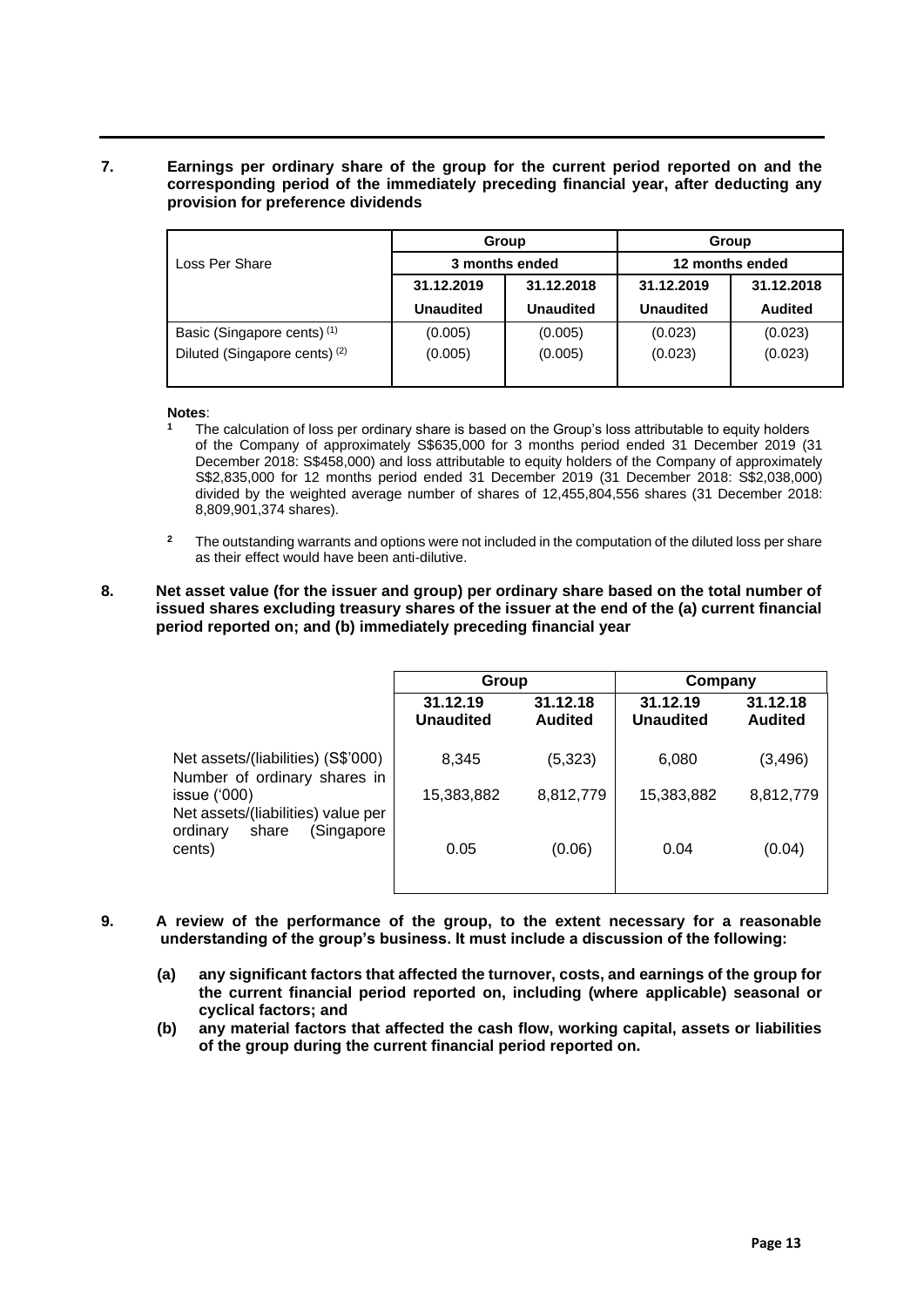#### **Review of the Income Statement of the Group**

i) Revenue

|                                            | 4Q2019<br>S\$'000 | 4Q2018<br>S\$'000 | Variance<br>S\$'000 | $\%$   | FY2019<br>S\$'000 | <b>FY2018</b><br>S\$'000 | Variance<br>S\$'000 | $\%$  |
|--------------------------------------------|-------------------|-------------------|---------------------|--------|-------------------|--------------------------|---------------------|-------|
| Trading and<br>distribution<br>Medical     | 66                | 195               | (129)               | (66%)  | 416               | 1,331                    | (915)               | (69%) |
| aesthetics<br>Event<br>organisation<br>and | 1,372             | 24                | 1,348               | 5,617% | 1,562             | 327                      | 1,235               | 378%  |
| management<br>consultancy                  | 156               |                   | 156                 | 100%   | 1,201             | -                        | 1,201               | 100%  |
| Total                                      | 1,594             | 219               | 1,375               | 628%   | 3,179             | 1,658                    | 1,521               | 92%   |

The Group's revenue from its trading and distribution business for FY2019 was S\$0.416 million, a decrease of 69% or S\$0.915 million as compared to the revenue of S\$1.331 million for FY2018.

The medical aesthetic segment recorded a revenue of S\$1.562 million for FY2019, an increase of 378% as compared to the revenue of S\$0.327 million for FY2018. The increase is mainly due to the newly acquired Beverly Wilshire Medical Centre Group in Malaysia which generated revenue of S\$1.319 million.

The event organisation and management consultancy segment, which is a new revenue segment generated by Brand X Lab Pte Ltd, generated revenue of S\$1.201 million in FY2019.

# ii) Cost of sales

The increase in cost of sales is in line with the increase in revenue.

## iii) Gross profit

As a result of the abovementioned, the Group's gross profit of FY2019 from operations increased by 40% or S\$0.342 million from S\$0.850 million in FY2018 to S\$1.192 million in FY2019. The increase was mainly due to the new revenue segment, event organisation and management consultancy business, which generated gross profit margin of S\$0.386 million in FY2019 and the newly acquired Beverly Wilshire Medical Centre Group in Malaysia which generated gross profit margin of S\$0.577 million. It was offset by decrease in trading and distribution segment in which the gross profit margin has decreased by S\$0.511 million.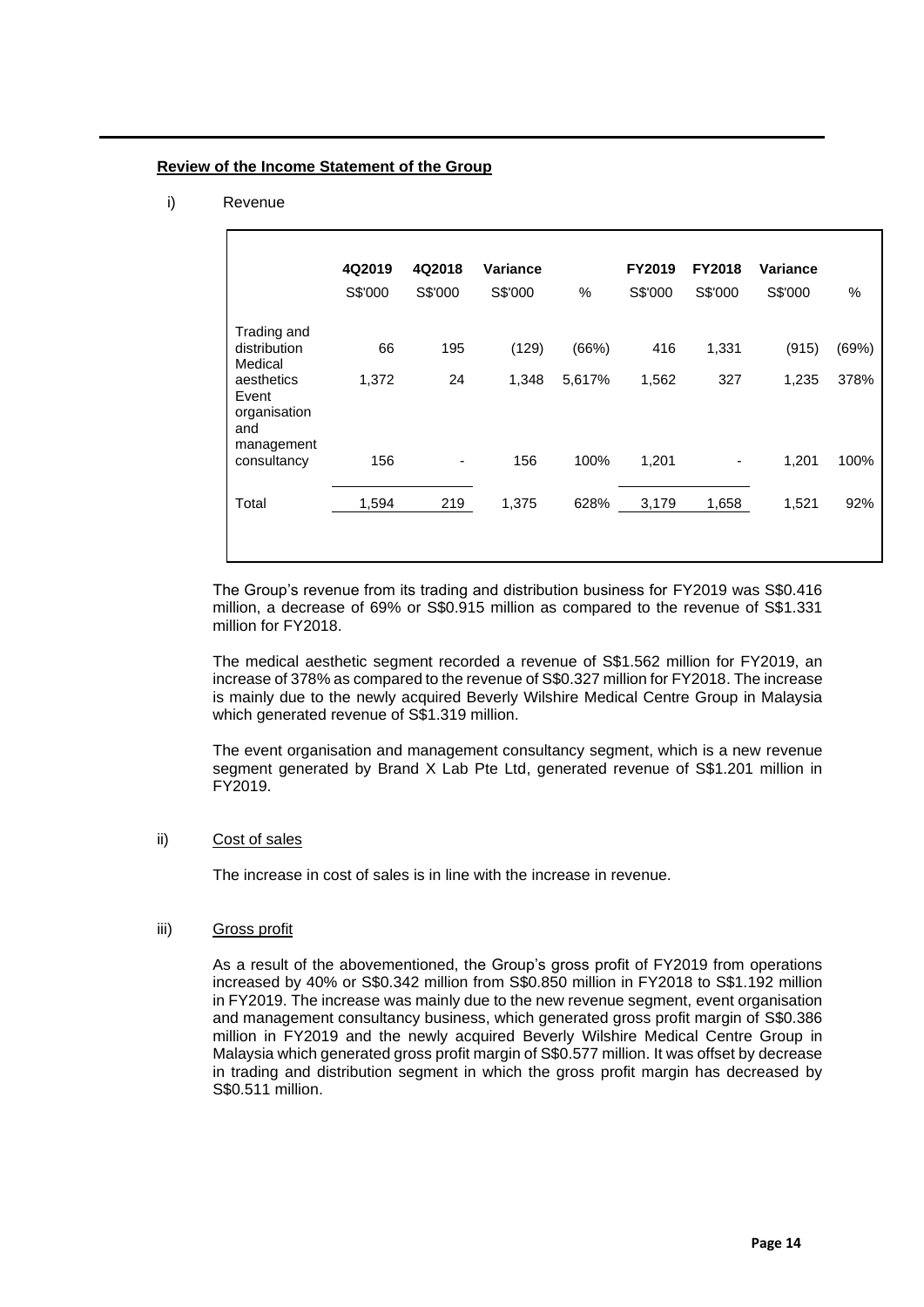# iv) Other income

Other income decreased by S\$0.003 million from S\$0.042 million in FY2018 to S\$0.039 million in FY2019 mainly due to decrease in fixed deposit interest income and office rental income.

# v) Other gains

Other gains increased by S\$0.010 million from S\$0.009 million in FY2018 to S\$0.019 million in FY2019 due to gain on deconsolidation of subsidiary corporations.

# vi) Administrative expenses

Administrative expenses increased by S\$1.848 million from S\$2.042 million in FY2018 to S\$3.890 million in FY2019. The administrative expenses incurred in FY2019 are mainly operational costs, including staff costs, directors' remunerations and professional costs. The increase was mainly due to the one-off introducer fees of S\$0.286 million and S\$0.069 million arising from the corporate exercises completed on 10 January 2019 and acquisition of Beverly Wilshire Medical Centre Group completed on 7 November 2019 respectively, employees share performance expenses of S\$0.285 million and professional fees amounting to S\$0.342 million incurred for the corporate exercises including business acquisitions and subscription of new shares and warrants in FY2019. The increase was also due to operation costs amounting to S\$0.345 million and S\$0.715 million arising from the newly acquired subsidiaries, Brand X Lab Pte Ltd and Beverly Wilshire Medical Centre Group respectively.

## vii) Finance expenses

Finance expenses decreased by S\$0.406 million or 63% from S\$0.647 million in FY2018 to S\$0.241 million in FY2019. The decrease mainly due to decrease in interest expenses of S\$0.448 million arising from the HK\$ 20 million loan which has been settled in January 2019 and decrease in unwinding of imputed interest expenses of S\$0.019 million as a result of the fair value adjustment on the deferred payment liability of S\$3.5 million which had been converted into share capital in January 2019. It was partially offset by interest expense of lease amounting to S\$0.039 million incurred in FY2019 and interest expenses of borrowings incurred by Brand X Lab Pte Ltd and Beverly Wilshire Medical Centre Group amounting to S\$0.021 million.

## viii) Depreciation of property, plant and equipment

Depreciation of property, plant and equipment increased by S\$0.105 million or 219% from S\$0.048 million in FY2018 to S\$0.153 million in FY2019 was mainly due to the depreciation generated from newly acquired subsidiaries, Brand X Lab Pte Ltd and Beverly Wilshire Medical Centre Group.

# **Review of the Financial Position of the Group**

ix) Assets

Total assets of the Group increased by S\$14.011 million from S\$2.264 million as at 31 December 2018 to S\$16.275 million as at 31 December 2019.

This was mainly attributable to goodwill of S\$3.457 million, trade and other receivables of S\$0.633 million, and property, plant and equipment of S\$ 0.073 million arising from Brand X Lab Pte Ltd which was acquired in April 2019.

This was also attributable to goodwill of S\$0.831 million, trade and other receivables of S\$0.893 million, inventories of S\$0.538 million and property, plant and equipment of S\$ 6.577 million, intangible assets of S\$1.197 million arising from Beverly Wilshire Medical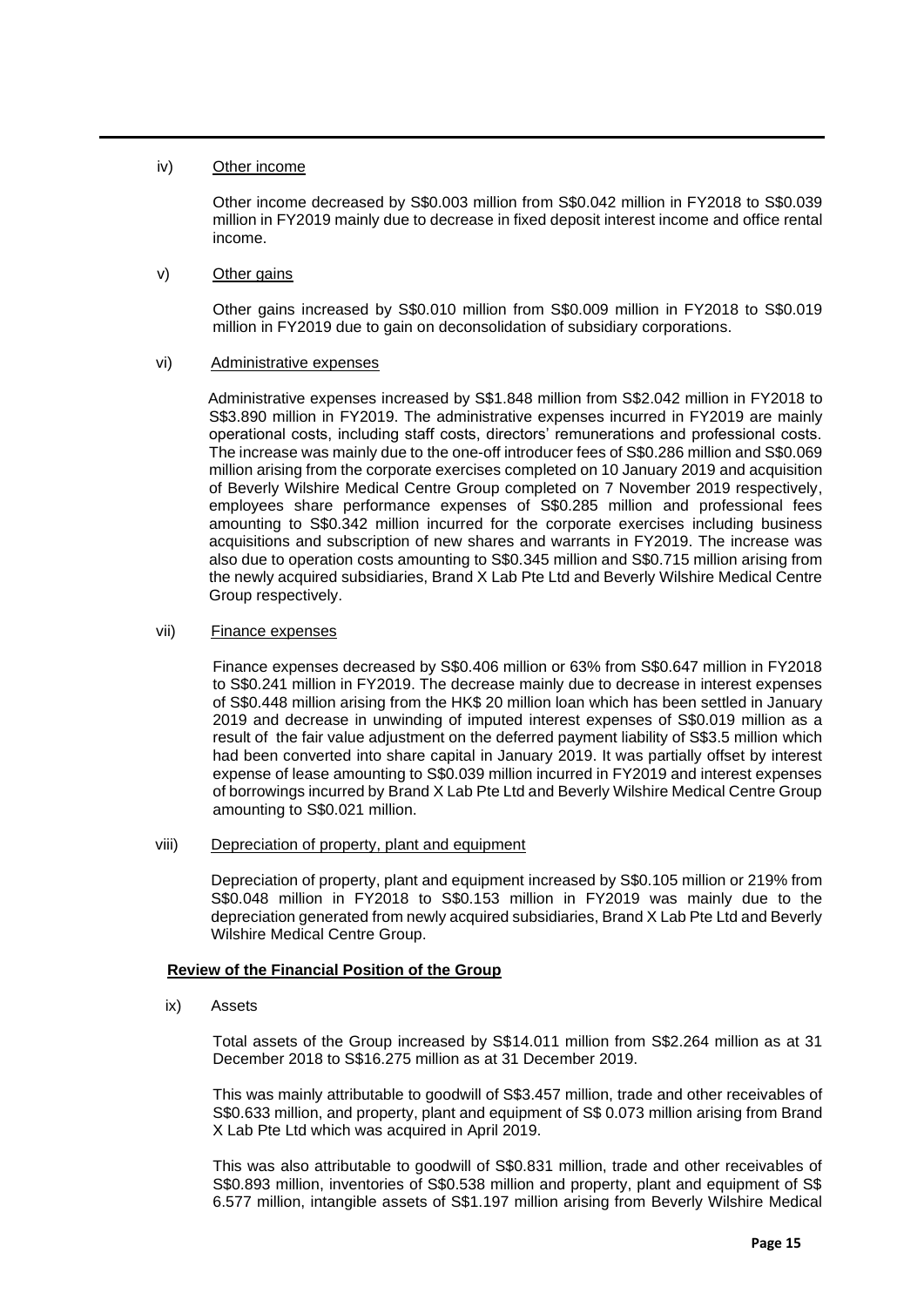Centre Group which was acquired in November 2019 and decrease in cash and cash equivalents of approximately S\$0.259 million due to cash used in operating activities as explained under paragraph xii below.

#### x) Liabilities

Total liabilities increased by S\$0.343 million from S\$7.587 million as at 31 December 2018 to S\$7.930 million as at 31 December 2019 due to the increase in the trade and other payables amounting to S\$0.125 million, bank borrowings amounting to S\$0.186 million, lease liabilities amounting to S\$0.047 million and income tax amounting to S\$0.121 million arising from Brand X Lab Pte Ltd which was acquired in April 2019.

The increase in liabilities was also due to the trade and other payables amounting to S\$1.514 million, bank borrowings amounting to S\$0.938 million, lease liabilities amounting to S\$2.685 million and deferred tax liabilities amounting to S\$0.659 million arising from Beverly Wilshire Medical Centre Group which was acquired in November 2019.

It was offset by conversion of the deferred payment liability of S\$3.5 million into share capital and repayment of HK\$20 million loan from Concorde Global Limited.

xi) Negative working capital

As at 31 December 2019, the Group had negative working capital of S\$0.871 million; however, the Group's total assets exceeded its total liabilities by S\$8.345 million. Notwithstanding this, the Board and Management is of the view that the Group is able to continue as a going concern due to the following:

- (a) The Group had recently completed the acquisition of a controlling interest in Beverly Wilshire Medical Centre Group on 7 November 2019. In addition, the Company's wholly-owned subsidiary JCG-Beverly Pte Ltd has on 24 January 2020, formed a strategic joint venture with Natasha Skincare (Malaysia) Sdn Bhd under a SPV, Natasha Beverly Sdn Bhd. Barring any unforeseen circumstances, the Group expects these new subsidiaries to contribute positively to the Group's working capital position as explained in paragraph 11.
- (b) The Company recently raised a total of \$1,300,000 from private placements which will be used to fund future expansion through mergers and acquisitions and for the Group's working capital as explained in paragraph 11. Concurrently, the Company will continue to look for other fund-raising exercises to fund the working capital and growth of the Group going forward.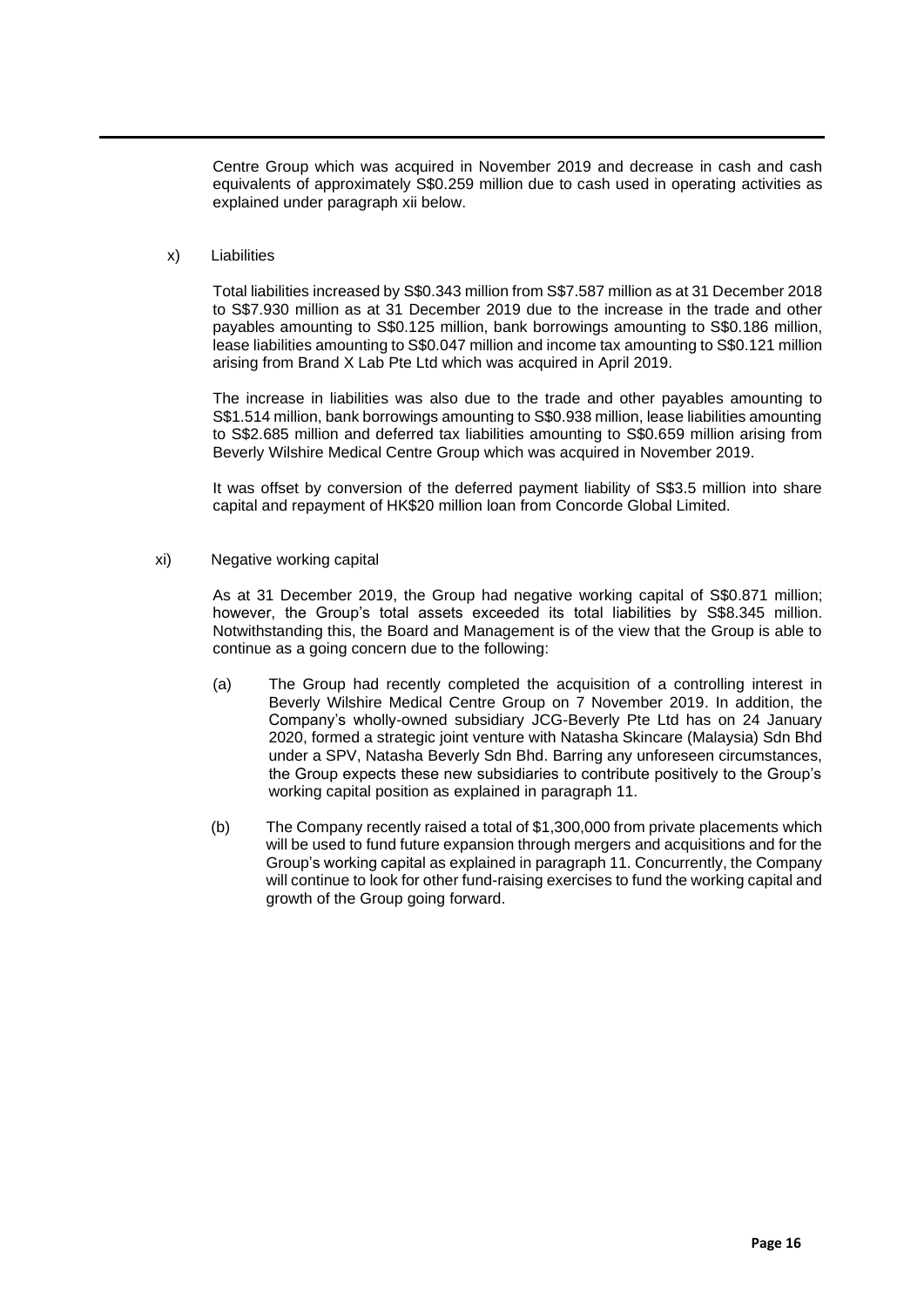# **Review of the Cash Flow Statements of the Group**

# xii) Cash flow

Net cash used in operating activities in FY2019 amounted to S\$1.241 million. The operating cash outflows before movement in working capital was S\$1.984 million. The net cash inflow from the changes in working capital net of effects from the acquisition of subsidiary corporations of approximately S\$0.863 million was mainly due to a decrease in trade and other receivables of S\$1.634 million, offset by decrease in trade and other payables of S\$0.879 million.

Net cash generated from investing activities for FY2019 amounted to S\$0.259 million mainly due to cash inflow on acquisition of subsidiary corporations*.*

Net cash used in financing activities for FY2019 amounted to S\$0.027 million due to fixed deposit placement, repayment of borrowings, lease liability, finance lease and interest paid of S\$0.750 million, S\$3.544 million, S\$0.207 million, S\$0.035 million and S\$0.050 million respectively and offset by proceeds from issuance of new shares of S\$4.500 million.

Cash and cash equivalents were S\$0.604 million as at 31 December 2019 as compared to S\$1.613 million as at 31 December 2018.

# **10. Where a forecast, or a prospect statement, has been previously disclosed to shareholders, any variance between it and the actual results.**

Not applicable. No forecast or prospect statement has been previously disclosed to shareholders.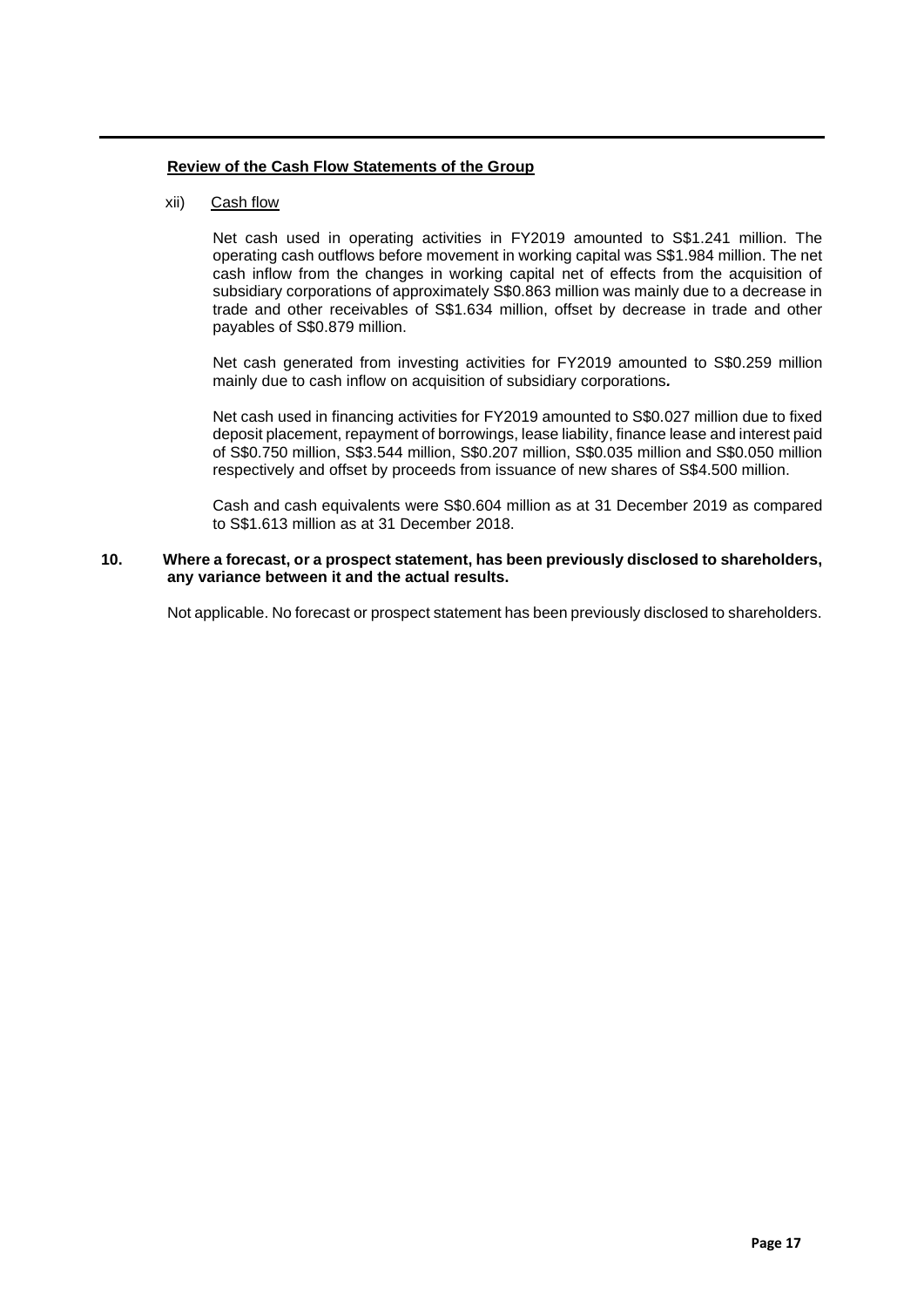## **11. A commentary at the date of the announcement of the significant trends and competitive conditions of the industry in which the group operates and any known factors or events that may affect the group in the next reporting period and the next 12 months**

The global medical aesthetic and related healthcare business is projected to have a steady growth over the next 5-7 years. JCG's subsidiary group of companies, Beverly Wilshire Medical Centre Group, should benefit from this projected steady growth.

With the current situation arising from COVID-19, Beverly Wilshire Medical Centre Group's business is also impacted like any other businesses. However, the Group is cautiously optimistic that the COVID-19 will quickly blow over and business will return to normal.

#### Acquisition of Beverly Wilshire Medical Centre Group

JCG acquired a controlling interest in Beverly Wilshire Medical Centre Group on 7 November 2019. This brings to the Group an established player in Malaysia in the healthcare industry with their core business in medical and dental aesthetics, healthy ageing wellness and regenerative therapies, cosmetic surgery and hair restoration. Beverly Wilshire is a multi-award-winning integrated beauty care and medical aesthetics group established in 2012. It manages and operates two (2) fully-licensed Ministry of Health of Malaysia medical centres, in addition to three (3) licenced aesthetics clinics in Kuala Lumpur, Petaling Jaya and Johore Bahru.

#### Formation of Strategic Joint Venture with Natasha Skincare (Malaysia) Sdn Bhd

The Company's wholly-owned subsidiary JCG-Beverly Pte Ltd has on 24 January 2020, formed a strategic joint venture with Natasha Skincare (Malaysia) Sdn Bhd under a SPV, Natasha Beverly Sdn Bhd. The joint venture's principal activities will include a medical aesthetics clinic and other health maintenance procedures such as medi-spa, chiropractor and physiotheraphy. Natasha Skincare is a leading beauty brand in Indonesia with more than 100 outlets. The joint venture will positively benefit JCG.

## Private Placements

The Company recently raised a total of \$1,300,000 from private placements, of which \$500,000 was subscribed by our Chairman Dato' Francis Ng on 18 July 2019 and \$800,000 was subscribed by a few investors on 16 January 2020. The funds raised will be used to fund future expansion through mergers and acquisition and for the Company's working capital.

## Financial Results and Position

The Group's year-on-year revenue increased 92% from \$1.658 million to \$3.179 million with only 2 months of revenue contribution from Beverly Wilshire Group. The Group's administrative expenses increased 90% from \$2.042 million to \$3.890 million due mainly to the one-off charges for the corporate exercises completed during the year. The net loss attributable to equity holders of the Company for the financial year increased 39% from \$2.038 million to \$2.835 million.

During the year, the Company had paid off 2 loans amounting to approximately \$7.000 million through a corporate exercise of cash injection of \$4.000 million and debt-to-equity conversion. The Group's net asset turned around from negative \$5.323 million to positive \$8.345 million. The Group's net asset value per ordinary share has improved from negative \$0.06 cents to positive \$0.05 cents.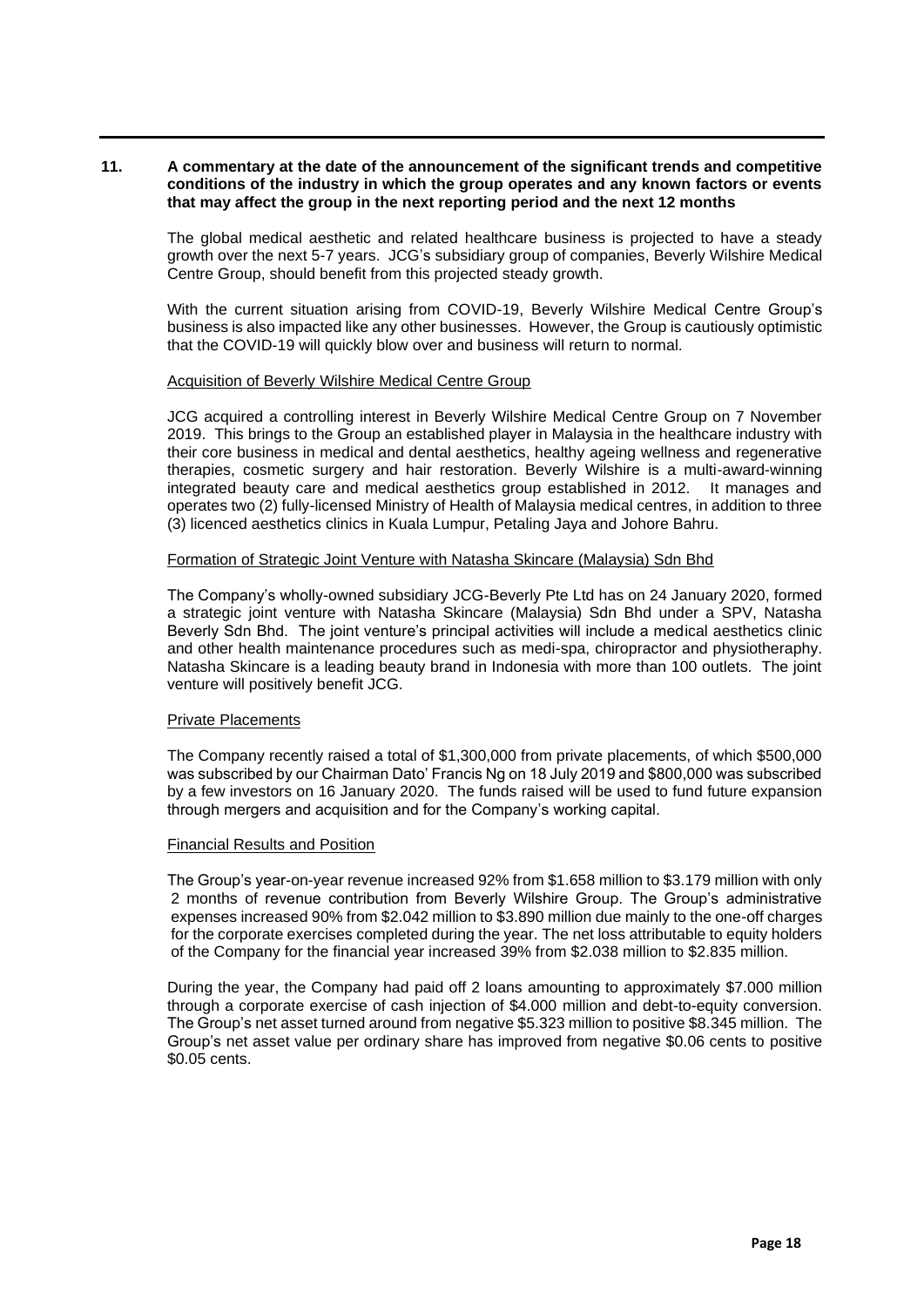# **12. Dividend**

# **If a decision regarding dividend has been made:-**

*(a) Whether an interim (final) ordinary dividend has been declared (recommended); and*

No dividend has been declared or recommended for the current financial period.

*(b)(i) Amount per share (cents)*

Not applicable

# *(b)(ii) Previous corresponding period (cents)*

Not applicable

*(c) Whether the dividend is before tax, net of tax or tax exempt. If before tax or net of*  tax, state the tax rate and the country where the dividend is derived. (If the dividend *is not taxable in the hands of shareholders, this must be stated).*

Not applicable

*(d) The date the dividend is payable.* 

Not applicable

*(e) The date on which Registrable Transfers received by the company (up to 5.00 pm) will be registered before entitlements to the dividends are determined.*

Not applicable

## **13. If no dividend has been declared (recommended), a statement to that effect and the reason(s) for the decision.**

No dividend has been declared or recommended as the Group is in loss making position for financial year ended 31 December 2019.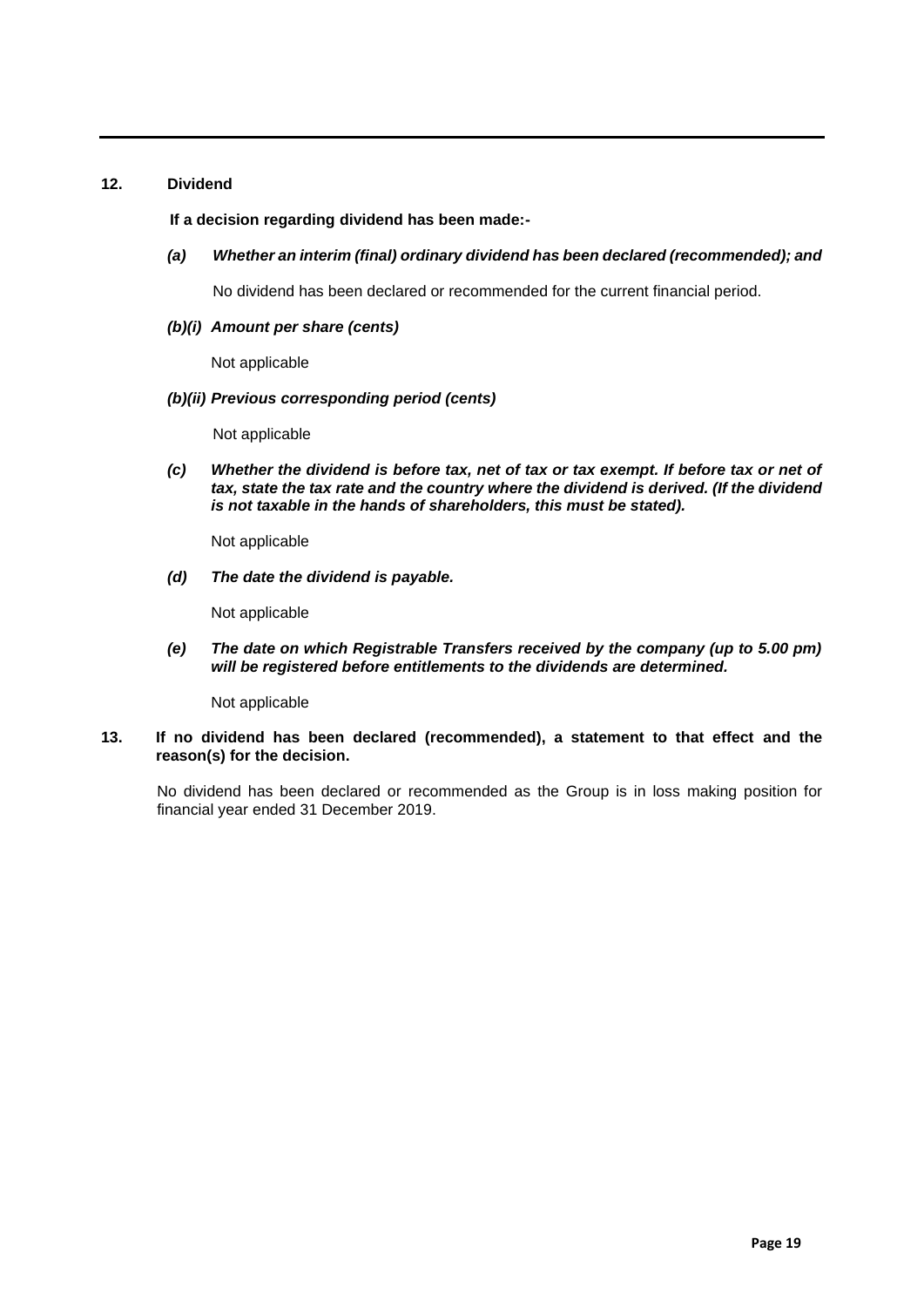# **14. Segmented revenue and results for operating segments (of the group) in the form presented in the issuer's most recently audited annual financial statements, with comparative information for the immediate preceding year.**

# **By Business Segment**

|                                               | <b>Trading and</b><br>distribution | <b>Aesthetics</b><br>medical<br>and<br>healthcare | <b>Event</b><br>organisation<br>and<br>management<br>consultancy | <b>Investment</b><br>and others | <b>Consolidated</b> |
|-----------------------------------------------|------------------------------------|---------------------------------------------------|------------------------------------------------------------------|---------------------------------|---------------------|
| 31-Dec-19<br>(Unaudited)                      | S\$'000                            | S\$'000                                           | S\$'000                                                          | S\$'000                         | S\$'000             |
| Revenue                                       | 416                                | 1,562                                             | 1,201                                                            |                                 | 3,179               |
|                                               |                                    |                                                   |                                                                  |                                 |                     |
| Gross profit                                  | 47                                 | 759                                               | 386                                                              |                                 | 1,192               |
| Other income                                  | 8                                  | 6                                                 | $\cdot^{\star}$                                                  | 25                              | 39                  |
| Other gains/losses-net                        |                                    |                                                   |                                                                  | 19                              | 19                  |
| Administrative expenses                       | (60)                               | (1,047)                                           | (345)                                                            | (2, 438)                        | (3,890)             |
| Selling and distribution expenses             | (68)                               | (14)                                              | (13)                                                             | (15)                            | (110)               |
| Finance costs                                 |                                    | (27)                                              | (16)                                                             | (198)                           | (241)               |
| Profit/ (loss) before taxation                | (73)                               | (323)                                             | 12                                                               | (2,607)                         | (2,991)             |
| Taxation                                      | (23)                               | 11                                                | 11                                                               | (2)                             | (3)                 |
| Profit/ (loss) for the financial year         | (96)                               | (312)                                             | 23                                                               | (2,609)                         | (2,994)             |
| Attributable to:                              |                                    |                                                   |                                                                  |                                 |                     |
| Equity holders of the Company                 |                                    |                                                   |                                                                  |                                 | (2,835)             |
| Non-controlling interest                      |                                    |                                                   |                                                                  |                                 | (159)               |
|                                               |                                    |                                                   |                                                                  |                                 | (2,994)             |
| Other information                             |                                    |                                                   |                                                                  |                                 |                     |
| Depreciation of property, plant and           | $\cdot^*$                          |                                                   |                                                                  |                                 |                     |
| equipment                                     |                                    | 124                                               | 14                                                               | 15                              | 153                 |
| Amortisation of right-of-use assets           |                                    | 97                                                | 30                                                               | 63                              | 190                 |
| Amortisation of intangible assets             |                                    | $\cdot^{\star}$                                   | 53                                                               |                                 | 53                  |
| Interest expense of borrowings                |                                    | 10                                                | 11                                                               | 29                              | 50                  |
| Interest expense of lease                     |                                    | 17                                                | 4                                                                | 18                              | 39                  |
| Unwinding of imputed interest                 |                                    |                                                   |                                                                  | 151                             | 151                 |
| Additions of property, plant and<br>equipment | 2                                  | 29                                                | 13                                                               | 38                              | 82                  |
| Assets and liabilities                        |                                    |                                                   |                                                                  |                                 |                     |
| Segment assets                                | 851                                | 10,305                                            | 4,577                                                            | 542                             | 16,275              |
| Consolidated total assets                     |                                    |                                                   |                                                                  |                                 | 16,275              |
|                                               |                                    |                                                   |                                                                  |                                 |                     |
| Segment liabilities                           | 35                                 | 5,968                                             | 508                                                              | 1,419                           | 7,930               |
| <b>Consolidated total liabilities</b>         |                                    |                                                   |                                                                  |                                 | 7,930               |

\* Less than S\$1,000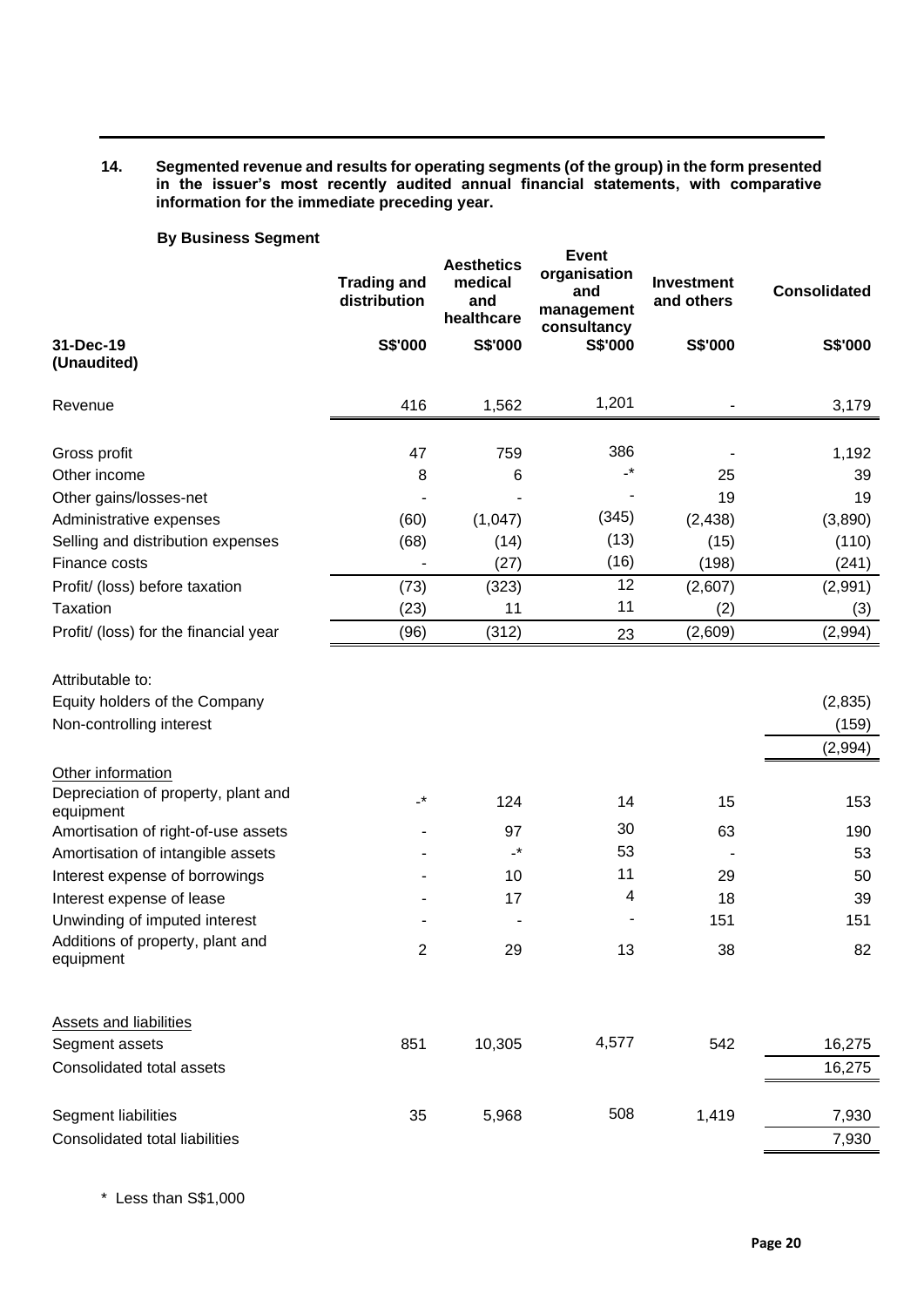Trading and distribution: Trading and distribution of steel raw materials, consumables, instruments and semi-finished products for steel mills, iron and steel foundries and aluminium smelters in the Asia-Pacific region and provision of ancillary services.

Aesthetic medical and healthcare: Provision of aesthetic medical services includes the provision of aesthetic medical, beauty and wellness services.

Event organisation and management consultancy: Provision of event organisation and management consultancy business.

Investment and others: Business of investment holding, provision of management services and provision of marketing, distribution and related services.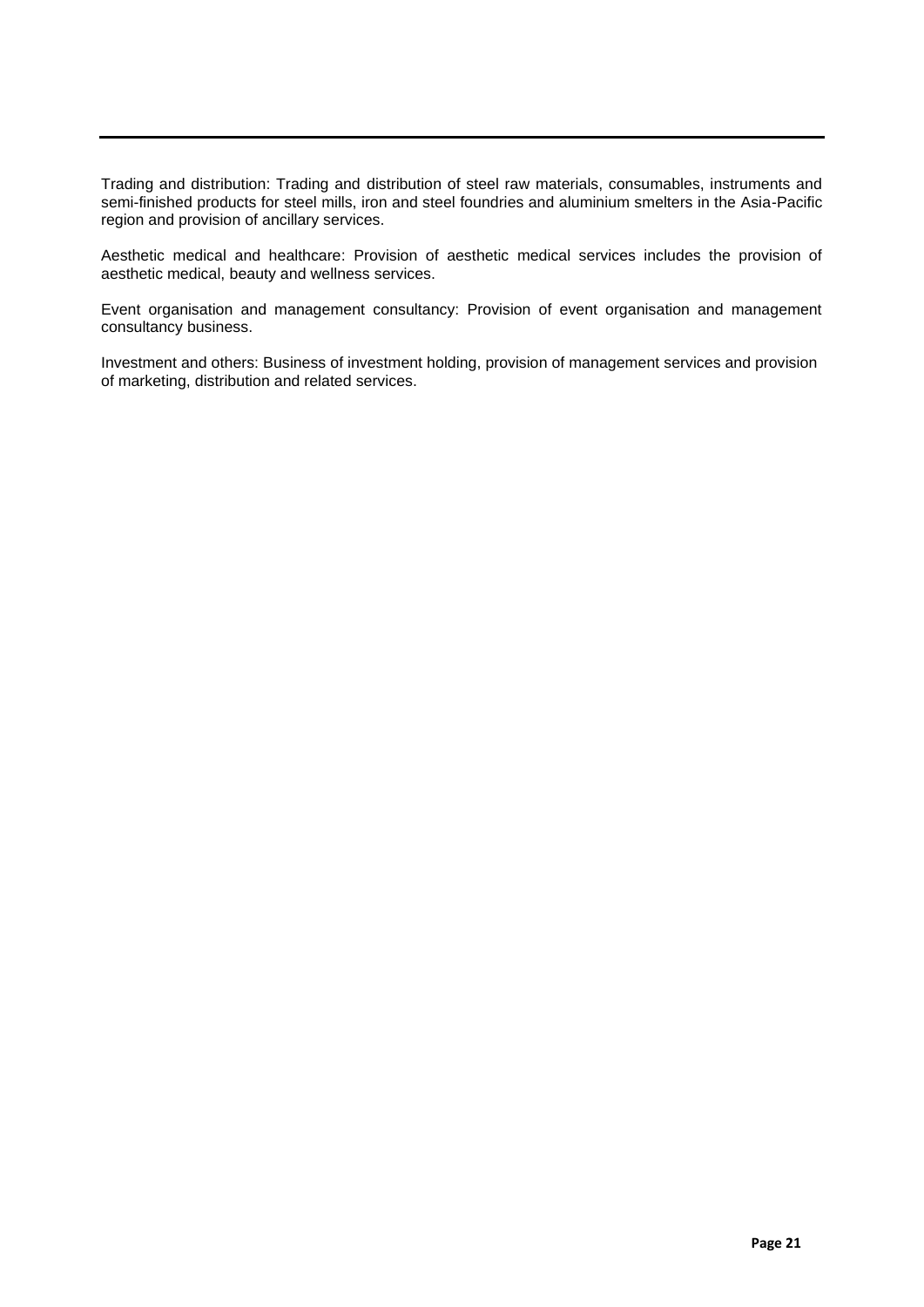| <b>By Business Segment</b>                       |                                    |                                                   |                                 |                     |
|--------------------------------------------------|------------------------------------|---------------------------------------------------|---------------------------------|---------------------|
|                                                  | <b>Trading and</b><br>distribution | <b>Aesthetics</b><br>medical<br>and<br>healthcare | <b>Investment</b><br>and others | <b>Consolidated</b> |
| 31-Dec-18                                        | S\$'000                            | S\$'000                                           | S\$'000                         | S\$'000             |
| (Audited)                                        |                                    |                                                   |                                 |                     |
| Revenue                                          | 1,331                              | 327                                               |                                 | 1,658               |
| Gross profit                                     | 558                                | 292                                               |                                 | 850                 |
| Other income                                     | 6                                  | 33                                                | 3                               | 42                  |
| Other gains/(losses) – net                       |                                    |                                                   | 9                               | 9                   |
| Administrative expenses                          | (164)                              | (189)                                             | (1,689)                         | (2,042)             |
| Selling and distribution expenses                | (184)                              |                                                   |                                 | (184)               |
| Finance costs                                    |                                    |                                                   | (647)                           | (647)               |
| Profit/ (Loss) before taxation                   | 216                                | 136                                               | (2, 324)                        | (1, 972)            |
| Taxation                                         | (14)                               | (5)                                               |                                 | (19)                |
| Profit/ (Loss) for the year                      | 202                                | 131                                               | (2, 324)                        | (1,991)             |
| Attributable to:                                 |                                    |                                                   |                                 |                     |
| Equity holders of the Company                    |                                    |                                                   |                                 | (2,038)             |
| Non-controlling interest                         |                                    |                                                   |                                 | 47                  |
|                                                  |                                    |                                                   |                                 | (1,991)             |
| Other information                                |                                    |                                                   |                                 |                     |
| Depreciation of property, plant and<br>equipment | 1                                  | 38                                                | 9                               | 48                  |
| Additions of property, plant and<br>equipment    |                                    |                                                   | 8                               | 8                   |
| <b>Assets and liabilities</b>                    |                                    |                                                   |                                 |                     |
| Segment assets                                   | 1,344                              | 485                                               | 435                             | 2,264               |
| Consolidated total assets                        |                                    |                                                   |                                 | 2,264               |
| <b>Segment liabilities</b>                       | 82                                 | 172                                               | 7,333                           | 7,587               |
| Consolidated total liabilities                   |                                    |                                                   |                                 | 7,587               |

## **Geographical information**

The Group's three major business segments operate in three main geographical areas:

Singapore – the Company is headquartered and has operations in Singapore. The operations in this area is principally investment holding and trading and distribution of steel mill consumable products.

Malaysia – the operations in this area are principally the provision of aesthetics medical services and trading and distribution of steel mill consumable products;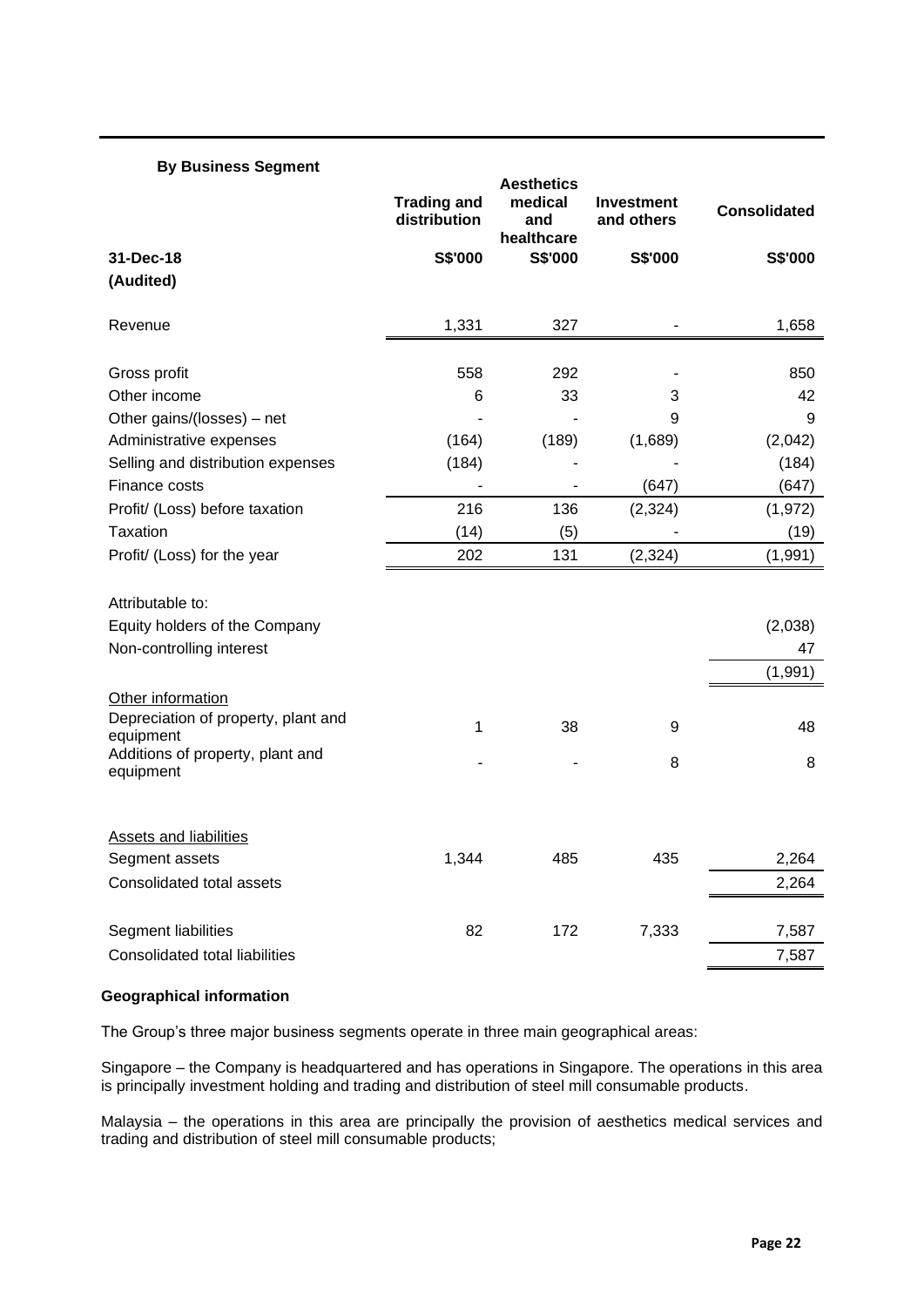Republic of China, Taiwan and People's Republic of China – the operations in these areas are principally the provision of aesthetic medical services.

|                                        | Group               |                     |
|----------------------------------------|---------------------|---------------------|
|                                        | 31.12.19<br>S\$'000 | 31.12.18<br>S\$'000 |
| <b>Revenue</b>                         |                     |                     |
| Singapore                              | 1.201               | 307                 |
| Malaysia                               | 1,735               | 1,024               |
| of China,<br>Republic<br>Taiwan<br>and |                     |                     |
| People's Republic of China             | 243                 | 327                 |
|                                        | 3.179               | 1,658               |
|                                        |                     |                     |

## **15. In the review of performance, the factors leading to any material changes in contributions to turn over and earnings by the operating segments.**

The Group's current financial year revenue for medical aesthetic segment has increased significantly due to the newly acquired medical aesthetic business in Malaysia. This acquisition of Beverly Wilshire Medical Centre Group is part of the Group's overall strategic plan to rebuild our Health Business. The Group has the potential to expand its medical aesthetics and healthcare business as the medical aesthetics and healthcare businesses remains an industry segment in Greater China and South East Asia with strong growth potential. With Beverly Wilshire Medical Centre Group, the Group will cement our efforts to expand and build our businesses in Singapore, Malaysia and China.

The Group also added an additional business segment in FY2019 - event organisation and management consultancy segment.

The Group's trading and distribution division's business for the supply of steel related raw materials, products and equipment to steel mills in the Asia- Pacific region remains weak.

The Group will continue to search for and pursue all opportunities which will complement the Group's medical aesthetic business and consider any other possibilities or opportunities for future growth.

For further review of performance of the Group, please refer to paragraph 9.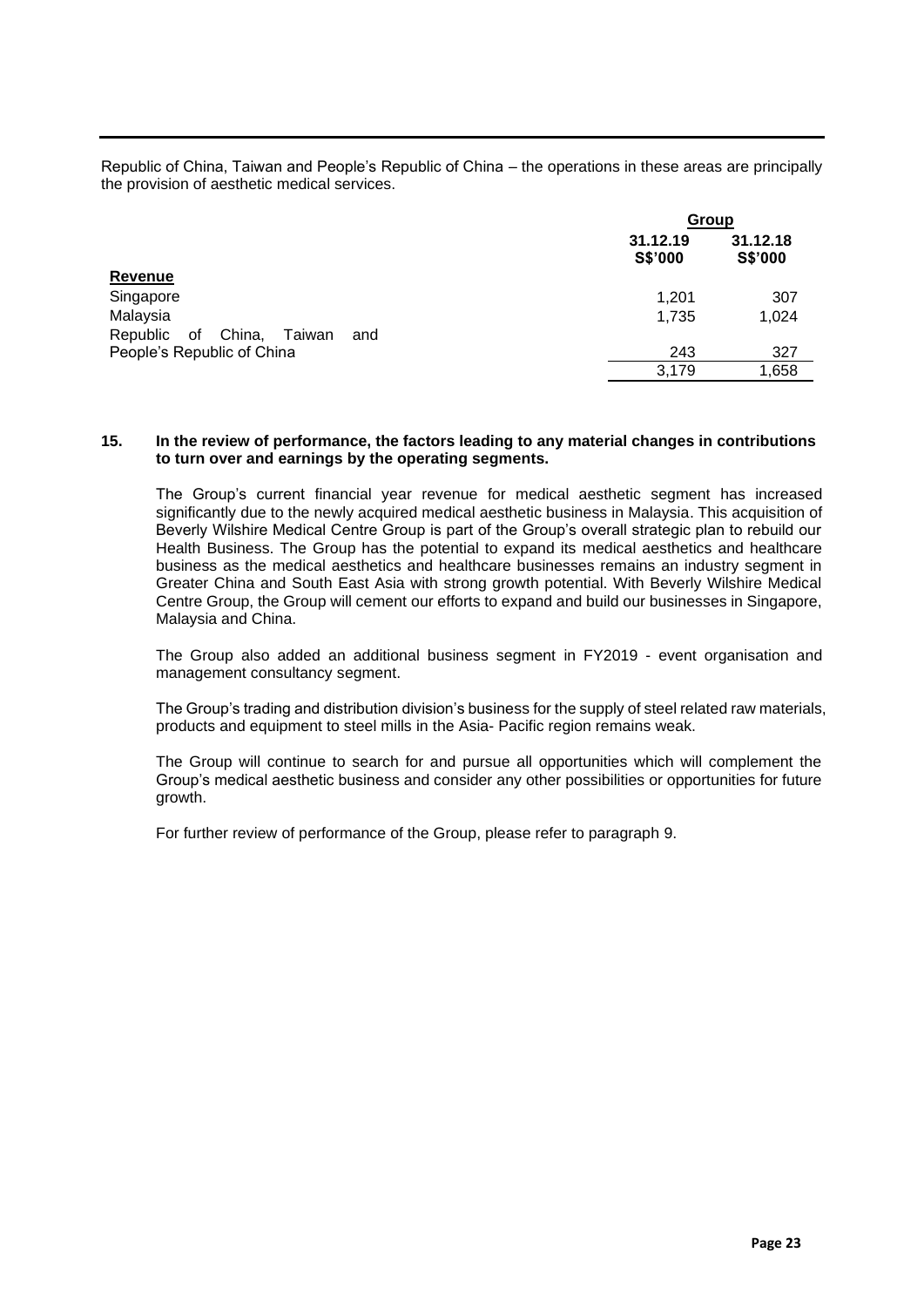# **16. A breakdown of sales as follows: -**

|                                                                                                      | Group<br><b>Financial Year Ended</b>      |                                           |                              |  |
|------------------------------------------------------------------------------------------------------|-------------------------------------------|-------------------------------------------|------------------------------|--|
|                                                                                                      | 31.12.19<br>(Unaudited)<br><b>S\$'000</b> | 31.12.18<br>(Unaudited)<br><b>S\$'000</b> | Increase/<br>(Decrease)<br>% |  |
| (a) Sales reported for the first half year                                                           | 798                                       | 1,243                                     | (36%)                        |  |
| (b) Operating loss after tax before<br>deducting minority interests reported for<br>first half year  | (1,372)                                   | (932)                                     | 47%                          |  |
| (c) Sales reported for second half year                                                              | 2,381                                     | 415                                       | 474%                         |  |
| (d) Operating loss after tax before<br>deducting minority interests reported for<br>second half year | (1,622)                                   | (1.059)                                   | 53%                          |  |

# **17. A breakdown of the total annual dividend (in dollar value) for the issuer's latest full year and its previous full year.**

Not applicable. No dividends have been declared during the financial years ended 31 December 2019 and 31 December 2018.

## **18. If the group has obtained a general mandate from shareholders for Interested Person Transactions ("IPT"), the aggregate value of such transactions as required under Rule 920(1)(a)(ii). If no IPT mandate has been obtained, a statement to that effect.**

The Group did not enter into any IPT of S\$100,000 or more in value per transaction for FY2019. The Group does not have a general mandate from shareholders for IPTs.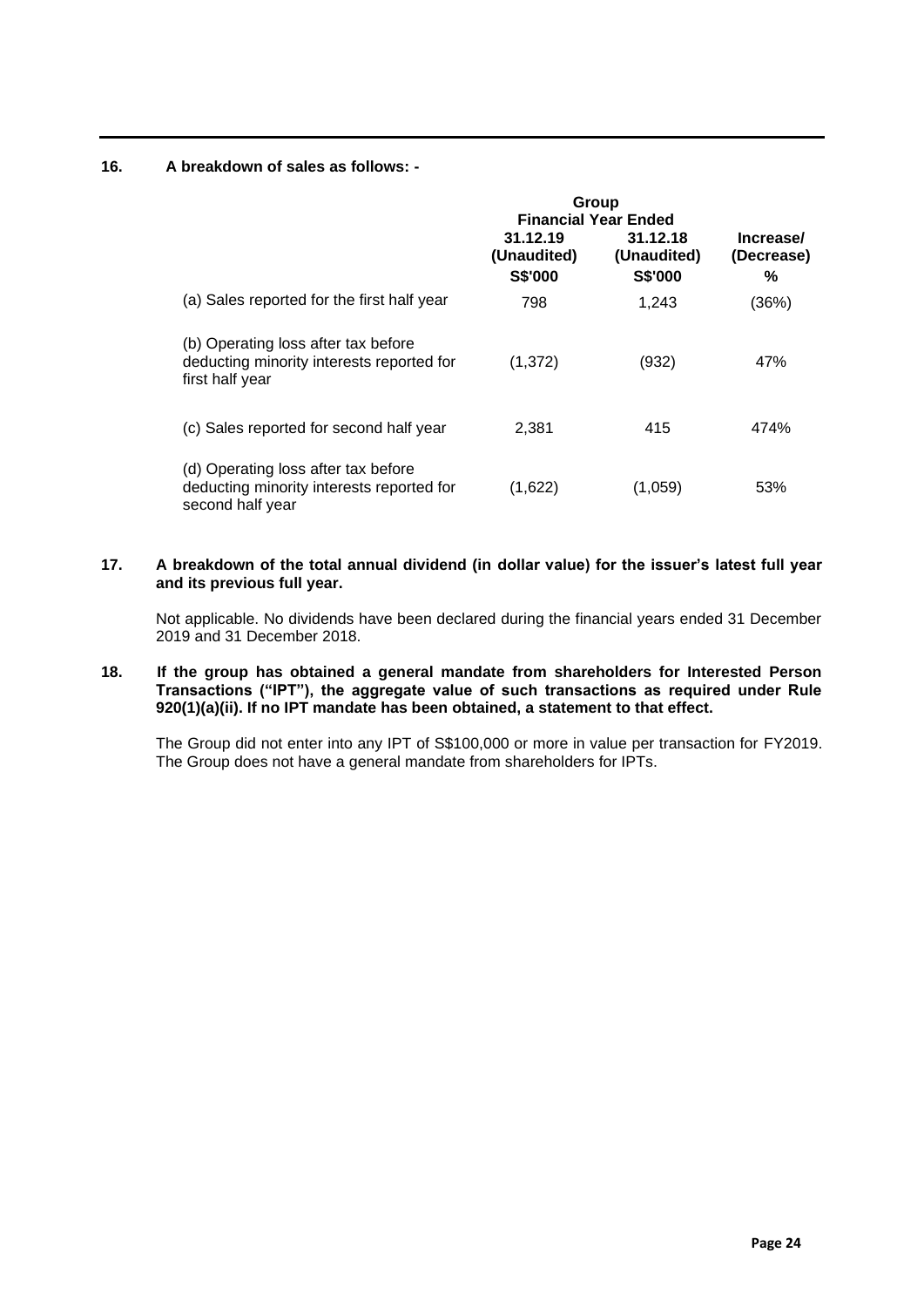# **19. Use of Proceeds**

As at 28 February 2020, the net proceeds from the share subscriptions in July 2019 and January 2020 had been utilised as follows:

|                                                                                                                                                                                                                | <b>Allocation</b><br>of net<br>proceeds<br>raised<br>S\$'000 | Amount<br>utilised<br>before<br>4-Nov-19<br>S\$'000 | <b>Amount</b><br>utilised<br>from<br>4-Nov-19<br>to<br>28-Feb-20<br>S\$'000 | <b>Amount</b><br>unutilised<br>as at<br>28-Feb-20<br>S\$'000 |
|----------------------------------------------------------------------------------------------------------------------------------------------------------------------------------------------------------------|--------------------------------------------------------------|-----------------------------------------------------|-----------------------------------------------------------------------------|--------------------------------------------------------------|
| (A) Proceeds from share subscription in                                                                                                                                                                        |                                                              |                                                     |                                                                             |                                                              |
| January 2019                                                                                                                                                                                                   |                                                              |                                                     |                                                                             |                                                              |
| (i) Working Capital                                                                                                                                                                                            | 484                                                          | (484)                                               | $\blacksquare$                                                              | ٠                                                            |
| (ii) Repayment of loans                                                                                                                                                                                        | 3,516                                                        | (3, 516)                                            |                                                                             | ÷.                                                           |
| <b>Total Amount</b>                                                                                                                                                                                            | 4,000                                                        | (4,000)                                             | $\blacksquare$                                                              |                                                              |
| (B) Proceeds from share subscription in<br><b>July 2019</b>                                                                                                                                                    |                                                              |                                                     |                                                                             |                                                              |
| (i) Working Capital                                                                                                                                                                                            | 150                                                          | (123)                                               | (27)                                                                        | ٠                                                            |
| (ii) Funding growth,<br>development<br>and<br>of<br>existing<br>expansion<br>medical<br>aesthetics and healthcare business and<br>of<br>exploration<br>new<br>business<br>opportunities as and when they arise | 350                                                          | (103)                                               | (64)                                                                        | 183                                                          |
| <b>Total Amount</b>                                                                                                                                                                                            | 500                                                          | (226)                                               | (91)                                                                        | 183                                                          |
|                                                                                                                                                                                                                |                                                              |                                                     |                                                                             |                                                              |
| (C) Proceeds from share subscription in<br>January 2020                                                                                                                                                        |                                                              |                                                     |                                                                             |                                                              |
| (i) Working Capital                                                                                                                                                                                            | 240                                                          | $\overline{\phantom{0}}$                            | (183)                                                                       | 57                                                           |
| (ii) Funding growth,<br>development<br>and<br>of<br>expansion<br>existing<br>medical<br>aesthetics and healthcare business and<br>of<br>exploration<br>business<br>new<br>opportunities as and when they arise | 560                                                          |                                                     | (132)                                                                       | 428                                                          |
| <b>Total Amount</b>                                                                                                                                                                                            | 800                                                          | $\blacksquare$                                      | (315)                                                                       | 485                                                          |
|                                                                                                                                                                                                                |                                                              |                                                     |                                                                             |                                                              |
| <b>Total Amount</b>                                                                                                                                                                                            | 5,300                                                        | (4, 226)                                            | (406)                                                                       | 668                                                          |

Note:

(A) The proceeds from the share subscription in January 2019 amounted to S\$4.0 million. The Company announced in its circular on 26 August 2018 that 100% of the proceeds shall be used for repayment of the Concorde Loan which had been advanced by Concorde Global Limited to CMIC Hemodialysis (Hong Kong) Limited under the loan agreement entered into between the parties on 20 June 2016 ("Concorde Loan Agreement") and the accrued interest under the Concorde Loan Agreement. Any balance will be used for the working capital of the Company.

During the financial year ended 31 December 2019, the proceeds from the share subscription in January 2019 have been fully utilised.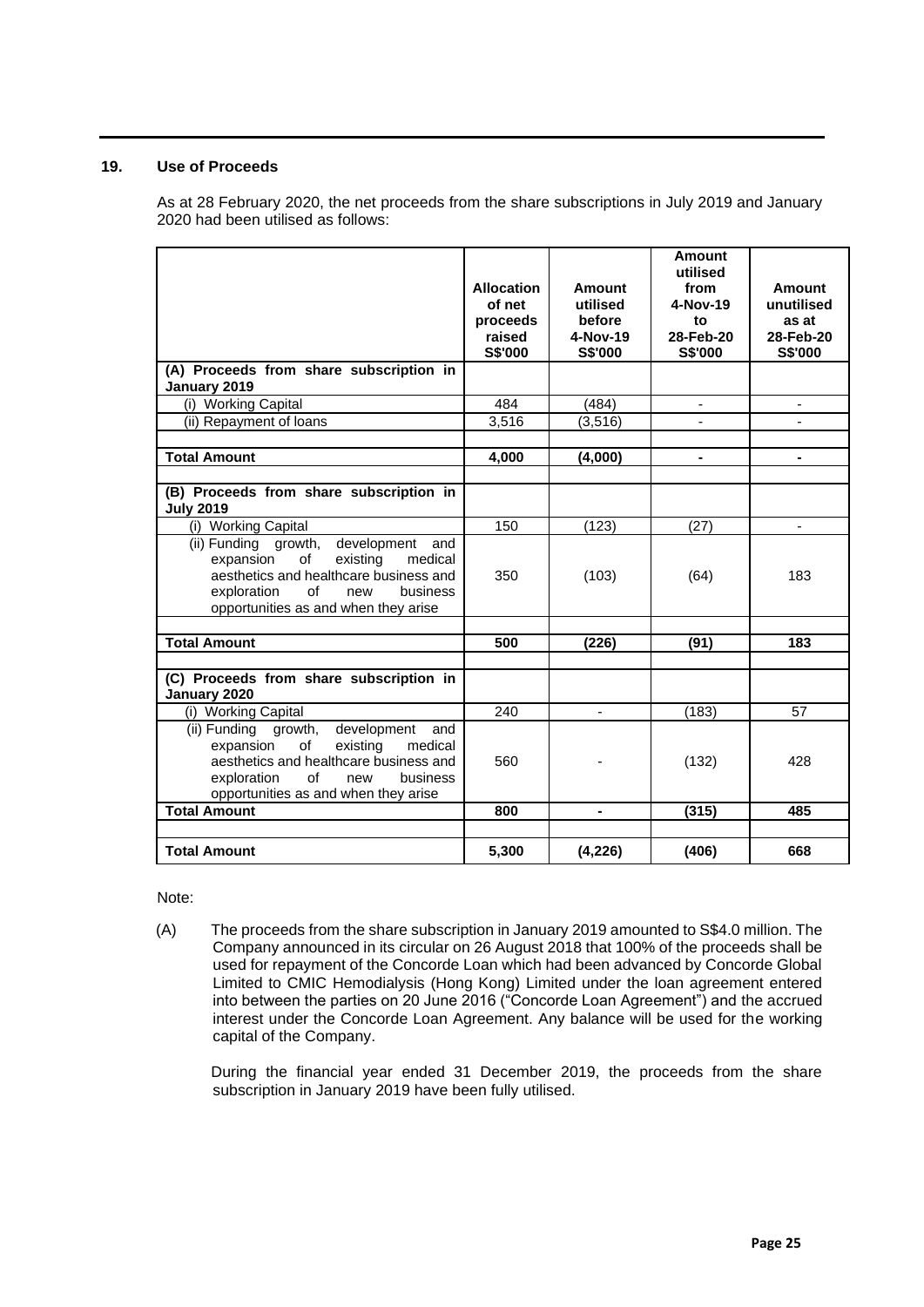- (B) The proceeds from the share subscription raised in July 2019 pursuant to a subscription agreement dated 16 May 2019 entered into with Dato' Ng Tian Sang @ Ng Kek Chuan amounted to S\$500,000. The Company announced on 21 May 2019 that 70% of the proceeds shall be used for funding growth, development and expansion of existing medical aesthetics and healthcare business and exploration of new business opportunities as and when they arise and 30% will be used for the working capital of the Company.
	- (i) During the financial year reported on, S\$27,000 from the working capital portion of the proceeds from the share subscription was utilised. Such expenses mainly related to administrative and operating expenses.
- (C) The proceeds from the share subscription raised in January 2020 pursuant to subscription agreements entered into in November and December 2019 with certain subscribers amounted to S\$800,000 in aggregate. The Company announced that 70% of the proceeds shall be used for funding growth, development and expansion of existing medical aesthetics and healthcare business and exploration of new business opportunities as and when they arise and 30% will be used for the working capital of the Company.
	- (i) During the financial period reported on, S\$183,000 from the working capital portion of the proceeds from the share subscription was utilised. Such expenses mainly related to administrative and operating expenses.

During the financial year ended 31 December 2019, the proceeds from conversion of warrants arising from the 2017 Rights cum Warrants amounted to S\$0.008 million and has been fully utilised for administrative and operating expenses for working capital purposes.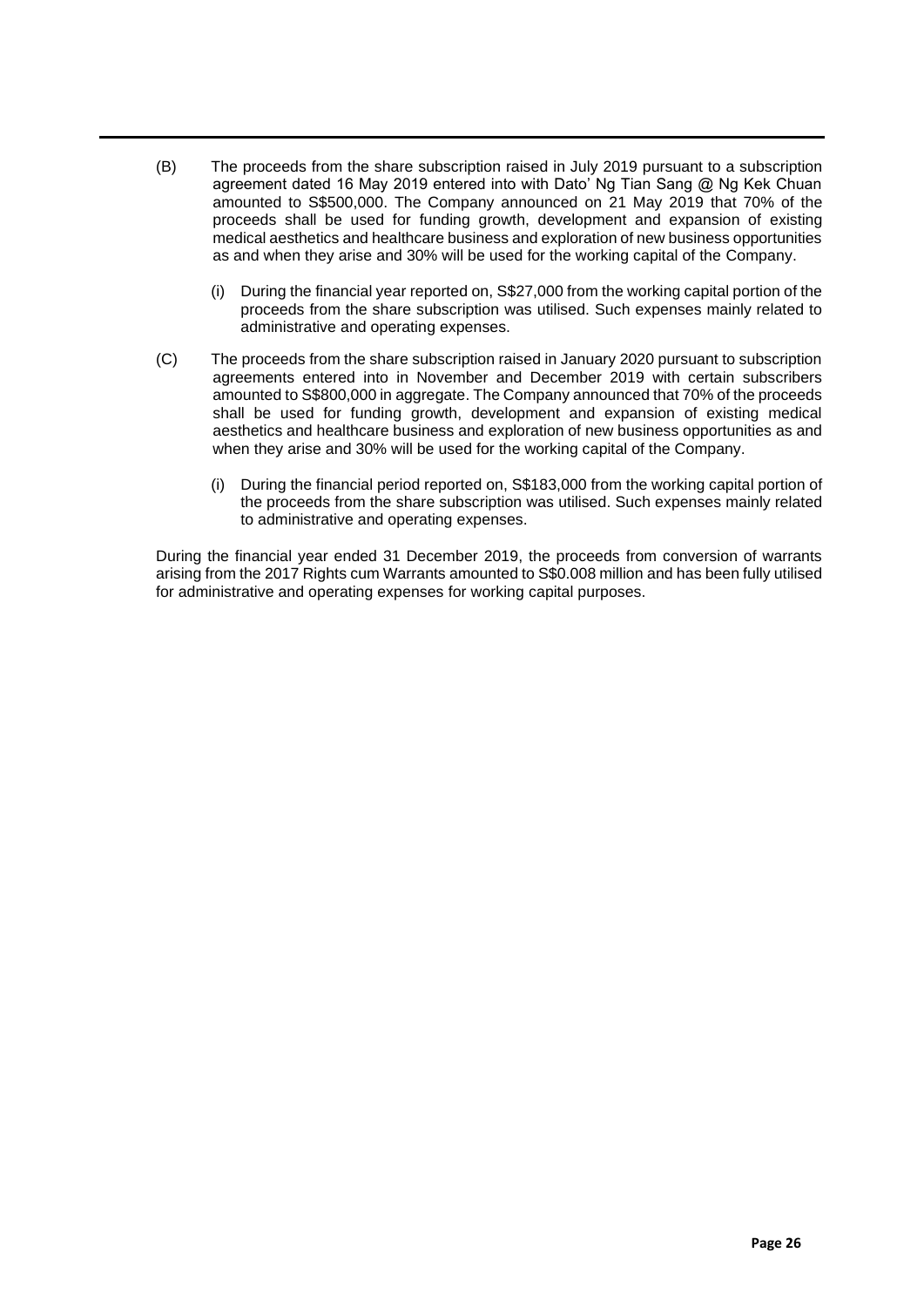**20. Disclosure of person occupying a managerial position in the issuer or any of its principal subsidiaries who is a relative of a director or chief executive officer or substantial shareholder of the issuer pursuant to Rule 704(10) in the format below. If there are no such persons, the issuer must make an appropriate negative statement.**

| <b>Name</b>                      | Age | <b>Family</b><br>relationship<br>with<br>director<br>any<br>and/or<br>substantial<br>shareholder                      | Current position and duties, and<br>the year the position was held                                                                                                                                                                                                                                                                                                                                                                                                                                                                                                                                                                                                                                                                                                     | <b>Details</b><br>of<br>changes in<br>duties<br>and<br>position<br>held, if<br>any,<br>during the<br>year |
|----------------------------------|-----|-----------------------------------------------------------------------------------------------------------------------|------------------------------------------------------------------------------------------------------------------------------------------------------------------------------------------------------------------------------------------------------------------------------------------------------------------------------------------------------------------------------------------------------------------------------------------------------------------------------------------------------------------------------------------------------------------------------------------------------------------------------------------------------------------------------------------------------------------------------------------------------------------------|-----------------------------------------------------------------------------------------------------------|
| Tian<br><b>Ng</b><br>Sang        | 73  | Father<br>of<br>Chief<br>Deputy<br>Executive<br>Officer,<br>Howard<br>Ng<br>How Er                                    | 2019 - Present<br>- Non-Executive Director and Non-<br>Executive Chairman, JCG Investment<br><b>Holdings Ltd</b><br>- Executive Chairman, Beverly Medical<br>Centre Sdn Bhd<br>2016 - Present<br>- Executive Chairman, Beverly Wilshire<br>Medical Centre Sdn Bhd<br>- Executive Chairman, Beverly Wilshire<br>Medical Centre (JB) Sdn Bhd<br>- Executive Chairman, Beverly Wilshire<br>Tropicana City Mall Sdn Bhd<br>- Executive Chairman, Beverly Wilshire<br>Medical<br>Academy<br>and<br>Research<br>Centre Sdn Bhd<br>- Executive Chairman, Beverly Wilshire<br>Hair Transplant Sdn Bhd                                                                                                                                                                          | N.A                                                                                                       |
| Howard<br><b>Ng</b><br>How<br>Er | 42  | Son of Non-<br>Executive<br><b>Director</b><br>and<br>Non-Executive<br>Chairman<br>οf<br>the Company,<br>Ng Tian Sang | $2020 -$ Present<br>- Executive Director and CEO, Natasha<br>Beverly Sdn Bhd2019 - Present<br>- Executive Director and Deputy Chief<br>Executive Officer, JCG Investment<br><b>Holdings Ltd</b><br>- Director, JCG Beverly Pte Ltd<br>- Executive Director and CEO, Beverly<br><b>Medical Centre Sdn Bhd</b><br>2017 - Present<br>- Executive Director and CEO, Beverly<br>Wilshire Medical Centre Sdn Bhd<br>- Executive Director and CEO, Beverly<br>Wilshire Medical Centre (JB) Sdn Bhd<br>- Executive Director and CEO, Beverly<br>Wilshire Tropicana City Mall Sdn Bhd<br>- Executive Director and CEO, Beverly<br>Wilshire<br>Medical<br>Academy<br>and<br>Research Centre Sdn Bhd<br>- Executive Director and CEO, Beverly<br>Wilshire Hair Transplant Sdn Bhd | N.A                                                                                                       |